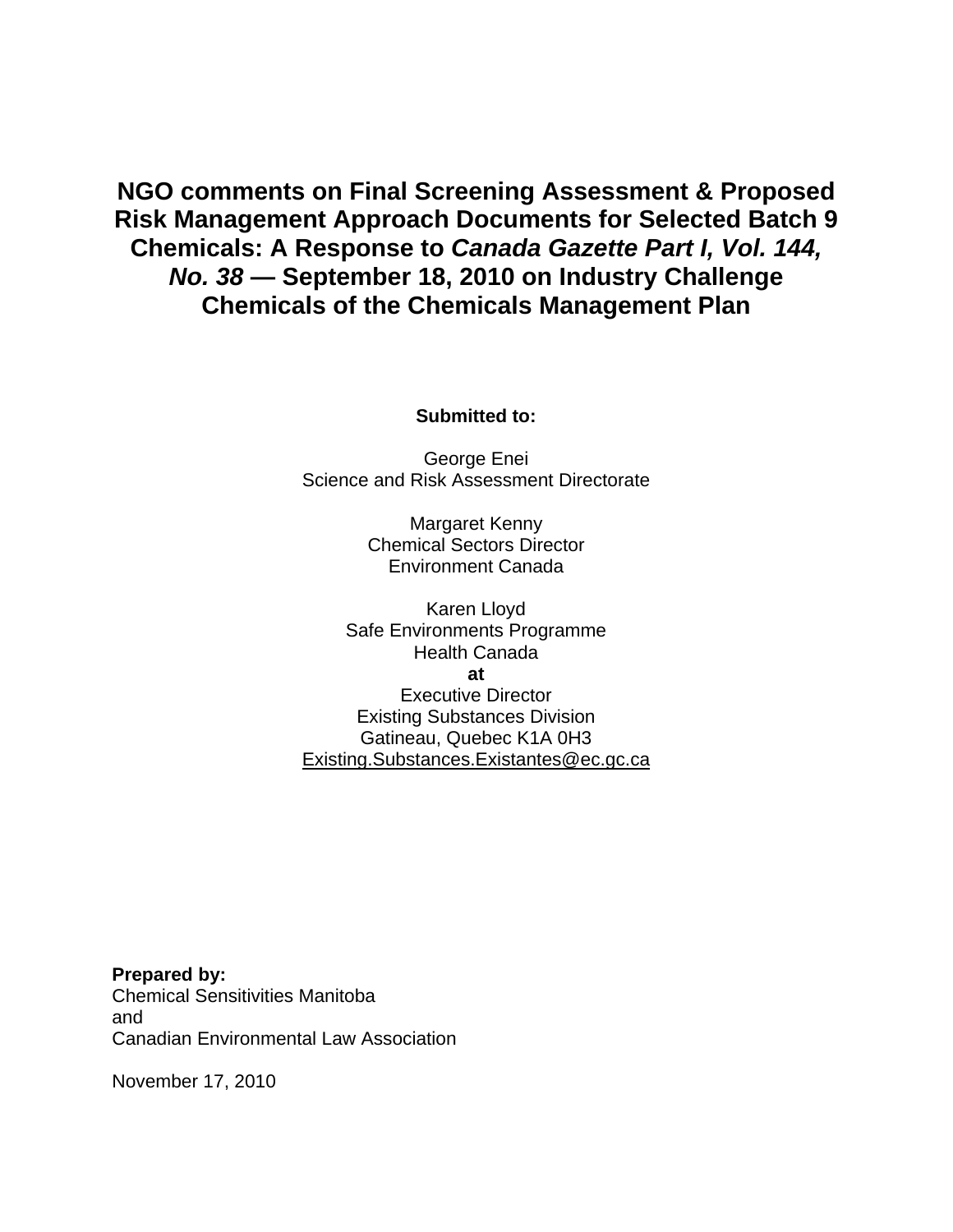## **Introduction**

The Canadian Environmental Law Association (CELA) and Chemical Sensitivities Manitoba (CSM) are submitting the following comments in response to the *Canada Gazette, Part I, Vol. 144, No. 38 – September 18, 2010 release of the final screening* assessment and proposed risk management approach documents on vanadium pentoxide (CAS RN: 1314-62-1) identified under the Chemicals Management Plan (CMP), Batch 9 of the Industry Challenge.

CELA (www.cela.ca) is a non-profit, public interest organization established in 1970 to use existing laws to protect the environment and to advocate for environmental law reform. It is also a legal aid clinic that provides legal services to citizens or citizens' groups who are otherwise unable to afford legal assistance. In addition, CELA also undertakes substantive environmental policy and legislation reform activities in the areas of access to justice, pollution and health, water sustainability and land use issues since its inception. Under its pollution and health program, CELA has been actively involved in matters that promote the prevention and elimination of toxic chemicals addressed in the *Canadian Environmental Protection Act*, including the categorization process and implementation of the CMP.

Chemical Sensitivities Manitoba (CSM), a volunteer organization, was founded in 1997 by four individuals who saw the need to address the affects of toxic chemicals on human health and the possible link between the onset of chemical sensitivities and chemical exposure and, in particular, chronic low-level exposure. CSM raises awareness of the presence of toxic chemicals in the home and the environment and strongly advocates for the safe substitution of these toxins.

Our respective organizations along with other Canadian environmental and health nongovernmental organizations (NGOs) have submitted substantial comments on assessment results and proposed management options for substances in Batches 1 through 10 of the Industry Challenge, including the final assessments and draft risk management options for selected chemicals in Batch 1 to 8.

Our organizations have used the public comment periods as opportunities to highlight the gaps and limitations as identified in the risk based assessments and the proposed management instruments for specific chemicals. Consequently, we have developed substantial recommendations to address the gaps and limitations that decision-makers should consider carefully for improving the current approach to the Chemicals Management Plan in Canada. These recommendations are intended to further strengthen and entrench the precautionary principle in the decision-making process and promote a high level of accountability to all users, manufacturers, importers and sellers of chemicals in Canada. Furthermore, these recommendations are designed to ensure the protection of human health and environment from toxic chemicals throughout their life cycle.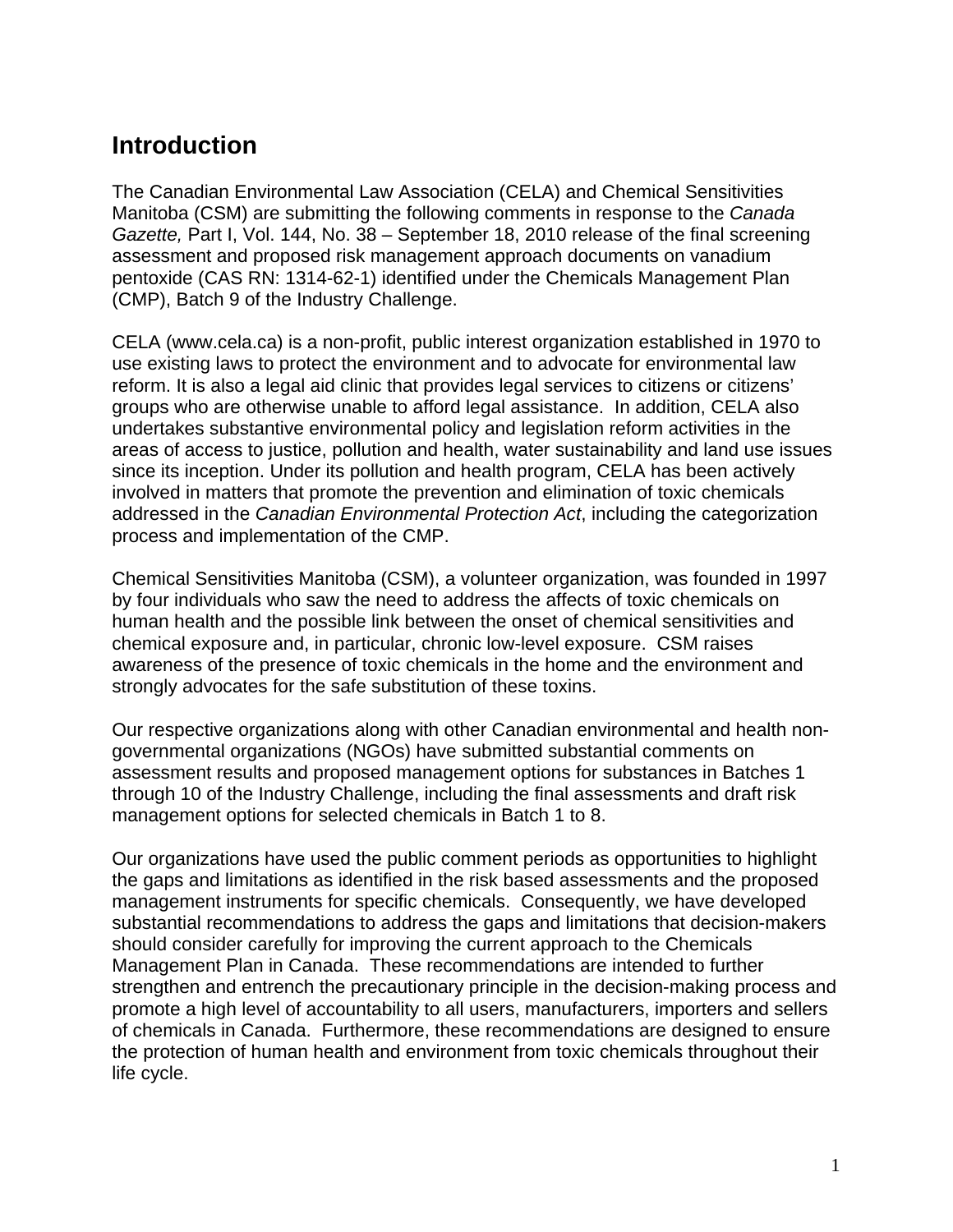# **Background**

 $\overline{a}$ 

In this submission, we provide commentary to the final screening assessment report (SAR) and the proposed risk management scope document for one substance vanadium pentoxide – CAS RN: 1314-62-1, a substance in Batch 9 of the Industry Challenge, Chemicals Management Plan.

The final screening assessment report concluded that vanadium pentoxide, based on its carcinogenicity, can be potentially harmful at any level of exposure and is considered to be a substance that may be entering the environment in a quantity or concentration or under conditions that constitute or may constitute a danger in Canada to human life or health. The report also concluded that vanadium pentoxide meets the criteria for persistence but does not meet the criteria for bioaccumulation, as defined in the *Persistence and Bioaccumulation Regulations*, CEPA 1999. The presence of vanadium pentoxide in the environment results primarily from human activity. Therefore, vanadium pentoxide meets one or more criteria under section 64 of CEPA 1999 making it CEPA toxic.<sup>[1](#page-2-0)</sup>

We want to note at this time, that the absence of specific commentary on each substance in Batch 9 should not be taken to mean that our organizations do not have questions or concerns regarding the final assessment results and the proposed risk management approach for other substances. The comments we have provided on the assessments and risk management proposals for the previous batches released under the CMP contain commentaries that are also relevant for many of the chemicals listed in Batch 9. These comments are intended to provide your departments with a broad understanding of the public interest expectations of the government to protect Canadians and their environment from toxic chemicals. It is our view that the issues and gaps on which we continue to elaborate in these submissions have not been substantially addressed through the current government approach.

The lack of response to improve the scope of the assessment approach has resulted in very few regulatory actions aimed to eliminate CEPA-toxic chemicals. In this regard, our underlying concern is the potential impact to human health and environment that will continue to exist as a result of permitting the on-going use, release, sale, import, disposal or export of these toxic chemicals, even with the application of control measures rather than measures for phase out. Through these submissions, our organizations want to ensure that the government utilizes the full extent of its authority under *CEPA 1999* to promote and implement the elimination or phase out of the most toxic substances found in the Canadian market.

The commentary below identifies areas in the final screening and the risk management scope documents where the government should strengthen its conclusion of toxicity under CEPA as well as its proposals for risk management measures for vanadium

<span id="page-2-0"></span><sup>&</sup>lt;sup>1</sup> Environment Canada and Health Canada. Final Screening Assessment for the Challenge Vanadium oxide Chemical Abstracts Service Registry Number 1314-62-1 (Ottawa, Canada, September 2010). See http://www.ec.gc.ca/ese-ees/62A2DBA9-0636-4217-8D9B-36AFEB878179/batch9\_1314-62-1\_en.pdf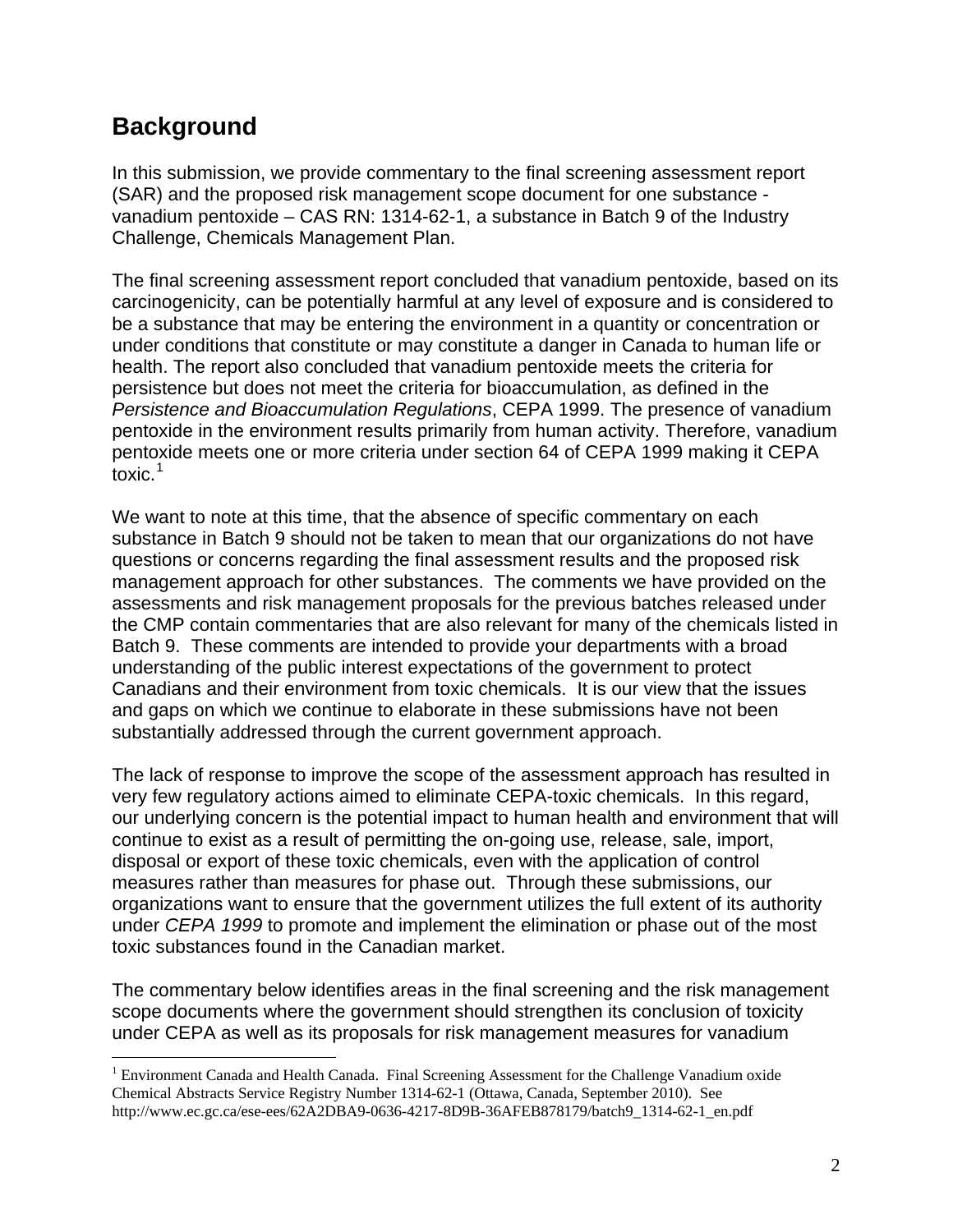pentoxide. The comments and recommendations presented in this document focus on the impact of anthropogenic sources of this substance as they represent the most significant sources for concern.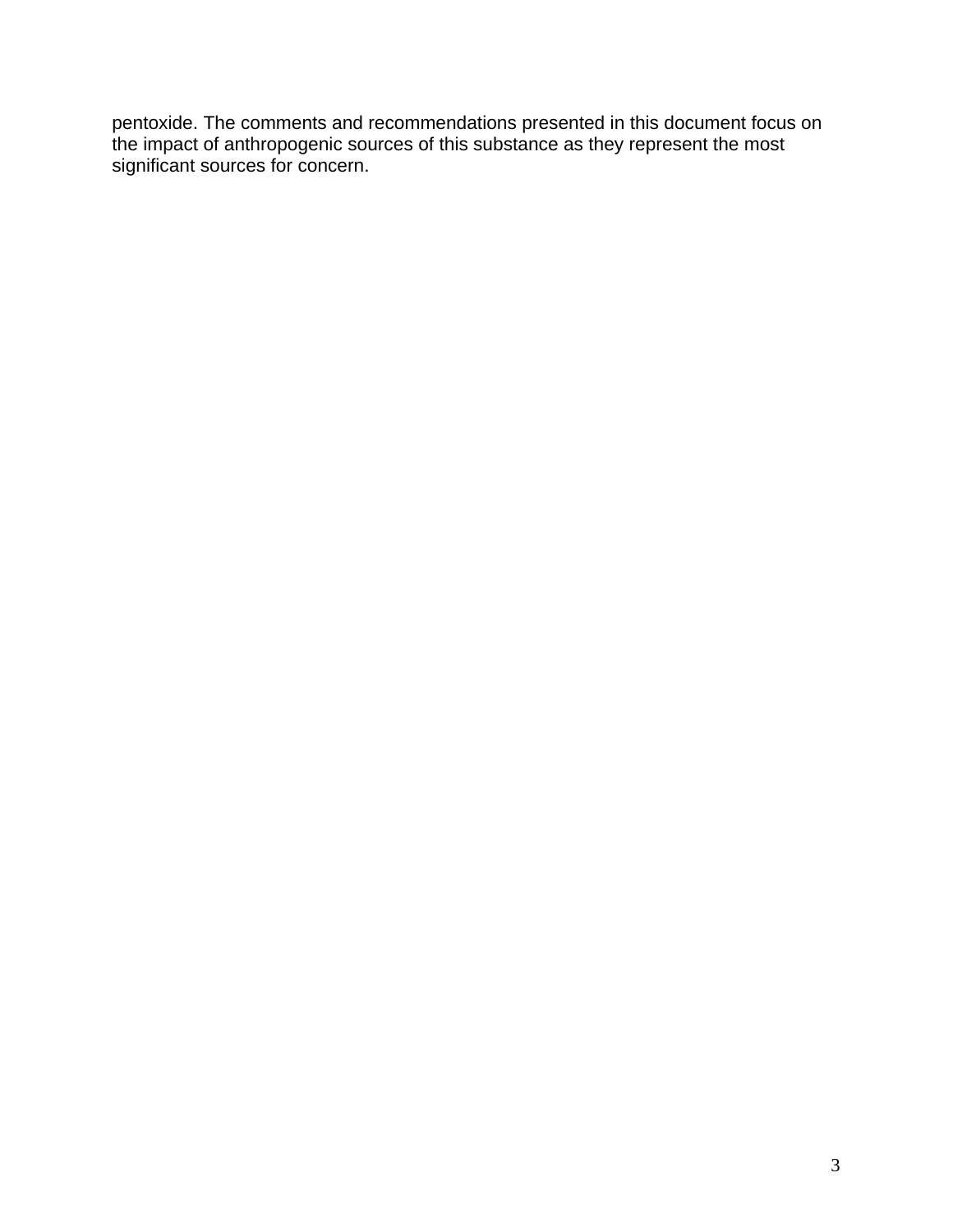# **Comments & Recommendations – Vanadium pentoxide (CAS RN: 1314-62-1)**

**Table 1: Final results of Categorization, Final Screening Assessment & Proposed Risk Management Approach for Vanadium Oxide - Batch 9 substance of the Chemicals Management Plan (CMP), Challenge Program[2](#page-4-0), [3](#page-4-1)**

| <b>Substance</b><br>name<br>(CAS RN)       | Categorization<br>(S. 73)                           | <b>Final</b><br>screening<br>assessment           | Key human<br>health<br>concerns                                                                                                                                                       | <b>Proposed Risk</b><br><b>Management</b><br><b>Approach/Proposed</b><br>measures                                                                                                                                                                                                                                                                                                          | Uses/sources & volume (kg)                                                                                                                                                                                                                                                                                                                                                                                                                                          |
|--------------------------------------------|-----------------------------------------------------|---------------------------------------------------|---------------------------------------------------------------------------------------------------------------------------------------------------------------------------------------|--------------------------------------------------------------------------------------------------------------------------------------------------------------------------------------------------------------------------------------------------------------------------------------------------------------------------------------------------------------------------------------------|---------------------------------------------------------------------------------------------------------------------------------------------------------------------------------------------------------------------------------------------------------------------------------------------------------------------------------------------------------------------------------------------------------------------------------------------------------------------|
| Vanadium<br>pentoxide<br>$(1314-62-$<br>1) | Carcinogenicity<br>P(air, water,<br>soil, sediment) | CEPA toxic<br>P(air, water,<br>soil.<br>sediment) | IARC Group 2B<br>carcinogen<br>EC Category 3<br>mutagen<br>EC Category 3<br>developmental<br>toxin<br>Proposed EC<br>Category 2<br>carcinogen<br>Proposed EC<br>Category 2<br>mutagen | Reductions of<br>vanadium pentoxide as<br>a result of co-benefits<br>of existing and<br>proposed programs to<br>reduce particulate<br>emissions from<br>combustion of certain<br>fossil fuels.<br>Implementation of a<br><b>Significant New Activity</b><br>(SNAc) provision under<br>CEPA 1999.<br>Addition of vanadium<br>pentoxide to the<br>Environmental<br>Emergency<br>Regulations. | Manufacture of ferrovanadium alloys (major use), sulphuric<br>acid, catalytic reduction of nitrogen oxide and sulphur<br>emissions from power plants, burning of certain fossil fuels<br>and emissions from oil refineries. Other minor uses<br>identified.<br>No consumer usage identified.<br>Incidental production 2006: between 1,000,000 -<br>10, 000, 000.<br>Importation for 2006: 100, 000 - 1,000,000<br>Usage in Canada for 2006: 1,000,000 - 10,000,000. |

<span id="page-4-0"></span> ${}^{2}$ Ibid.

<span id="page-4-1"></span><sup>&</sup>lt;sup>3</sup> Environment Canada and Health Canada. Proposed Risk Management Scope for the Challenge Vanadium oxide Chemical Abstracts Service Registry Number 1314-62-1 (Ottawa, Canada, September 2010).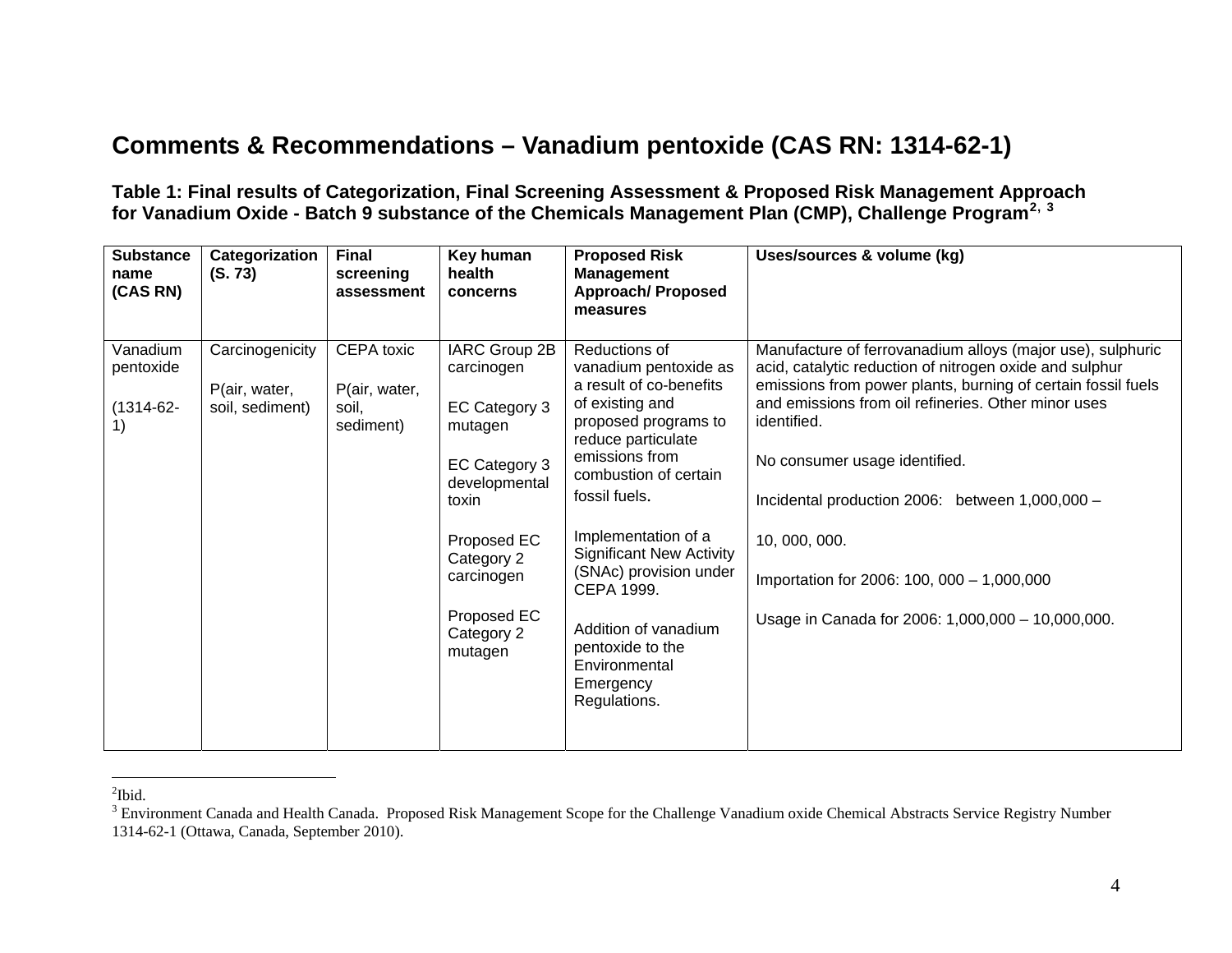Note: P-persistence; B-bioaccumulation (Bioaccumulation Concentration or Bioaccumulation Factor); iT-Inherent toxicity); IARC – International Agency for Research on Cancer; EC – European Commission

| <b>Specific</b><br>sections of risk<br>management<br>scope for<br>vanadium<br>pentoxide <sup>4</sup><br>(CAS RN: 1314-<br>$62-1)$ | <b>Summary of proposed</b><br>government measures <sup>5</sup>                                                                                                                                                                                                                                                                                                                                                                                               | <b>CELA &amp; CSM - comments</b>                                                                                                                                                                                                                                                                                                                                                                                                                                                                                                                                                                                                                                                                                                                                                                                                                                  | <b>Recommendations</b>                                                                                                                                                                                                                                                                                                       |
|-----------------------------------------------------------------------------------------------------------------------------------|--------------------------------------------------------------------------------------------------------------------------------------------------------------------------------------------------------------------------------------------------------------------------------------------------------------------------------------------------------------------------------------------------------------------------------------------------------------|-------------------------------------------------------------------------------------------------------------------------------------------------------------------------------------------------------------------------------------------------------------------------------------------------------------------------------------------------------------------------------------------------------------------------------------------------------------------------------------------------------------------------------------------------------------------------------------------------------------------------------------------------------------------------------------------------------------------------------------------------------------------------------------------------------------------------------------------------------------------|------------------------------------------------------------------------------------------------------------------------------------------------------------------------------------------------------------------------------------------------------------------------------------------------------------------------------|
| Section 1.3<br>proposed<br>measure                                                                                                | • Ministers will develop a<br>regulation or instrument<br>respecting preventive or<br>control actions to protect the<br>health of Canadians and the<br>environment from the potential<br>effects of exposure to this<br>substance.<br>• Vanadium pentoxide is not<br>subject to the virtual<br>elimination provisions under<br>CEPA 1999 and will be<br>managed using a lifecycle<br>approach, to prevent or<br>minimize its release into the<br>environment | . We are in agreement that vanadium<br>pentoxide is CEPA toxic.<br>. We have concerns that the proposed<br>approach to manage vanadium pentoxide<br>using a lifecycle approach to prevent or<br>minimize releases to the environment for all<br>applications is not sufficient to protect human<br>health or the environment.<br>• The incidental production and the volume<br>usage of vanadium pentoxide in Canada are<br>both high as a result of industrial processes.<br>From information presented in the SAR, its<br>release patterns appear to be quite diverse.<br>With these data and the inherent human<br>health implications - it is a human carcinogen<br>- control measures for the anthropogenic use<br>and release of this substance should be a<br>move towards the phase out of releases of<br>this substance followed by virtual elimination. | Rec.: We support the government's decision on<br>CEPA toxicity for vanadium pentoxide.<br>Rec.: We urge the government to consider more<br>stringent measures for the management of<br>vanadium pentoxide - that is, the phase out of<br>the anthropogenic sources of this substance<br>with a goal of eventual elimination. |

### **Table 2: Proposed risk management measure – comments & recommendations for vanadium pentoxide**

<span id="page-5-1"></span><span id="page-5-0"></span> $<sup>4</sup>$  Ibid.</sup>  $<sup>5</sup>$  Ibid.</sup>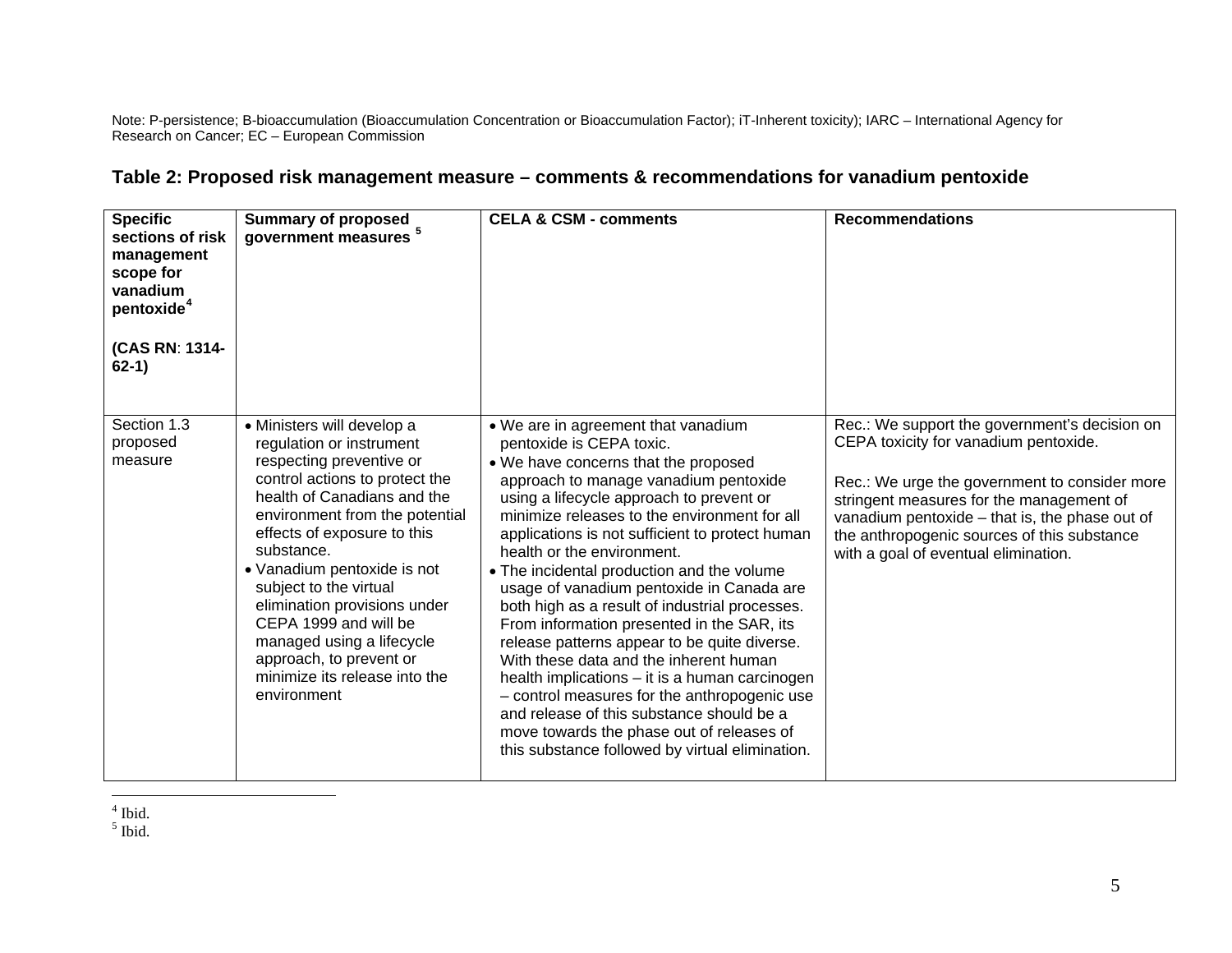| <b>Specific</b><br>sections of risk<br>management<br>scope for<br>vanadium<br>pentoxide <sup>4</sup><br>(CAS RN: 1314-<br>$62-1)$ | <b>Summary of proposed</b><br>government measures <sup>5</sup>                                                                                                                                                                                                                                                                                                                                                                                                                                                                                                                                                                                                                                                                                                                                                                                       | <b>CELA &amp; CSM - comments</b>                                                                                                                                                                                                                                                                                                                                                                                                                                                                                                                                                                                                                                                                                                                                                                                                                                                                                                                                                                                                                                                                                                                                                                                                                                                               | <b>Recommendations</b>                                                                                                                                                                                                                                                                                                                                                                                                                                                                                                                                                                                                                                                                                                                                                                                                                                                                                                                                                                                                                         |
|-----------------------------------------------------------------------------------------------------------------------------------|------------------------------------------------------------------------------------------------------------------------------------------------------------------------------------------------------------------------------------------------------------------------------------------------------------------------------------------------------------------------------------------------------------------------------------------------------------------------------------------------------------------------------------------------------------------------------------------------------------------------------------------------------------------------------------------------------------------------------------------------------------------------------------------------------------------------------------------------------|------------------------------------------------------------------------------------------------------------------------------------------------------------------------------------------------------------------------------------------------------------------------------------------------------------------------------------------------------------------------------------------------------------------------------------------------------------------------------------------------------------------------------------------------------------------------------------------------------------------------------------------------------------------------------------------------------------------------------------------------------------------------------------------------------------------------------------------------------------------------------------------------------------------------------------------------------------------------------------------------------------------------------------------------------------------------------------------------------------------------------------------------------------------------------------------------------------------------------------------------------------------------------------------------|------------------------------------------------------------------------------------------------------------------------------------------------------------------------------------------------------------------------------------------------------------------------------------------------------------------------------------------------------------------------------------------------------------------------------------------------------------------------------------------------------------------------------------------------------------------------------------------------------------------------------------------------------------------------------------------------------------------------------------------------------------------------------------------------------------------------------------------------------------------------------------------------------------------------------------------------------------------------------------------------------------------------------------------------|
| 6.1 Existing<br>Canadian risk<br>management                                                                                       | . Nova Scotia, Ontario and<br>Alberta all have provincial<br>requirements for emissions<br>from the electricity sector for<br>nitrogen oxides, sulfur dioxide<br>and mercury (NS and AB only)<br>(CCME 2006b). Co-benefits -<br>reduction of emissions of<br>substances such as other<br>metals (including vanadium<br>pentoxide) and particulate<br>matter.<br>• Ontario's phase out of<br>inefficient coal-fired electric<br>power generation plants by the<br>end of 2014 - air quality<br>benefits including: reduced<br>emissions of metals and<br>particulate matter (Ontario<br>2009).<br>• The Government of Canada is<br>taking action to reduce<br>greenhouse gas emissions in<br>the electricity sector by moving<br>forward with regulations on<br>coal-fired electricity generation<br>(Canada 2010).<br>· Air-borne vanadium pentoxide | • While the provinces of NS, ON and AB all<br>have provincial regulations for emissions from<br>the electricity sector for nitrogen oxides,<br>sulphur oxide and mercury (AB and NS only<br>for the latter), it is uncertain why the other<br>provinces and territories do not have similar<br>regulations. However, it is understood that not<br>all provinces and territories have the same<br>sources for electricity. For the overall<br>reduction of pollutants from this sector and for<br>the protection of human health and the<br>environment, provinces and territories should<br>be obligated to reduce these emissions not<br>only through provincial regulations but<br>through more stringent federal government<br>industrial air emissions regulations.<br>• There should be an explicit requirement to<br>target vanadium pentoxide emissions in<br>provincial regulations.<br>. We have on-going concerns about the<br>reliance of CWS established through the<br>Canadian Council of Ministers for the<br>Environment (CCME) to address specific<br>industrial emissions of chemicals because of<br>their lack of enforceable standards. In<br>particular, there is great dependence on the<br>CWS (2010) for PM, ozone and mercury to<br>impact on reducing the air- borne | Rec.: While some provinces have regulations<br>that would reduce emissions from the electricity<br>sector for nitrogen oxides, sulfur dioxide and<br>mercury (NS and AB only for the latter), federal<br>regulations to reduce and even eliminate these<br>emissions would be more appropriate and<br>effective for addressing releases of vanadium<br>pentoxide.<br>Rec.: The federal government, in conjunction<br>with the provincial governments, should initiate<br>a phase out of coal-fired electric power<br>generating plants for reasons already cited.<br>Resources and investments should be directed<br>to non toxic alternatives for energy production.<br>Rec.: A review and evaluation of the<br>effectiveness of the CWS for ozone, particulate<br>matter and other pollutants should be<br>undertaken by the federal government,<br>provinces and territories.<br>Rec.: The government's monitoring program<br>should be expanded to include all substances<br>covered under the CWS, particularly PM,<br>mercury and ozone. |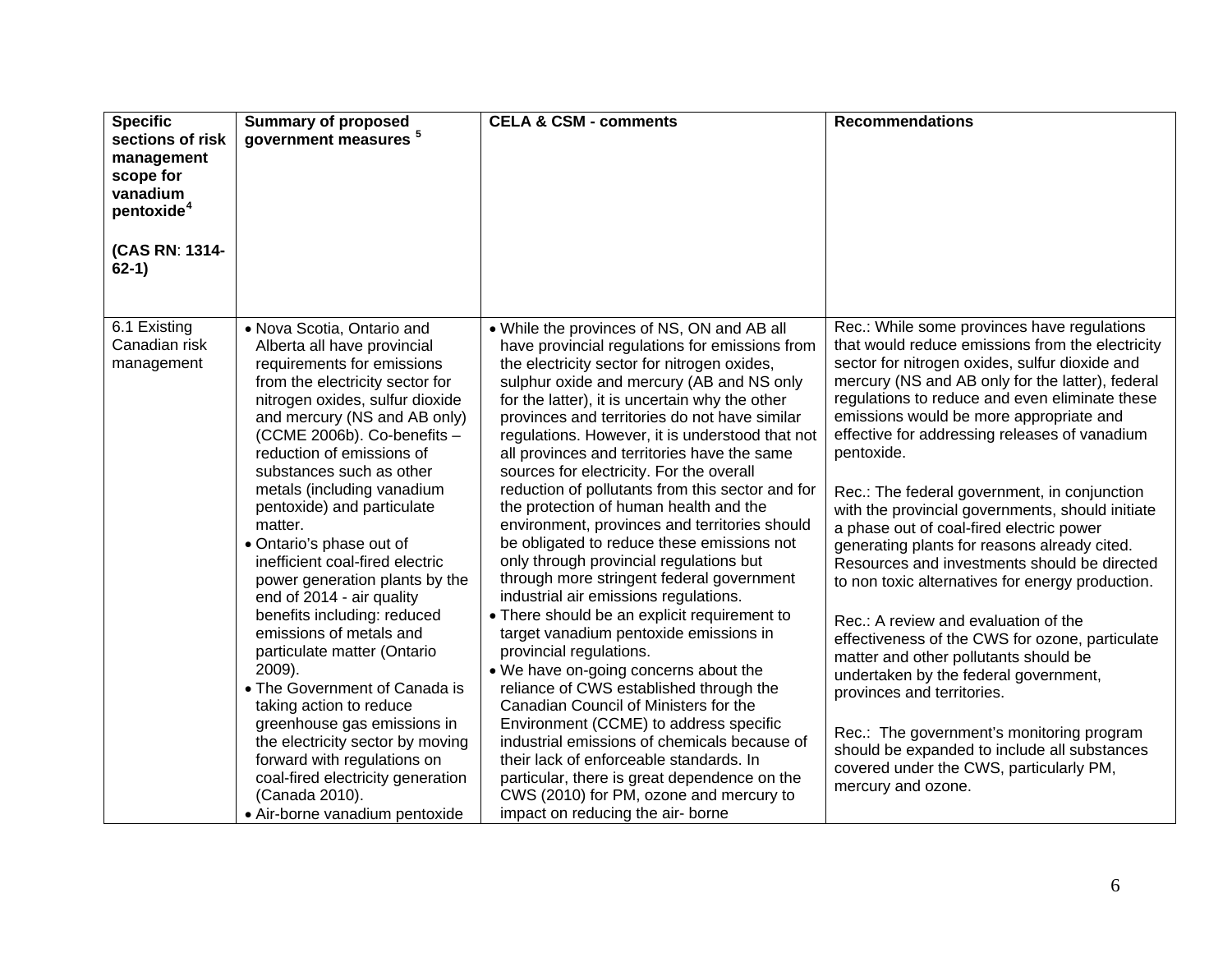| <b>Specific</b><br>sections of risk<br>management<br>scope for<br>vanadium<br>pentoxide <sup>4</sup><br>(CAS RN: 1314-<br>$62-1)$ | <b>Summary of proposed</b><br>government measures <sup>5</sup>                                                                                                                                                                                                                                                                                                                                                                                                                                                                                                                                                                                                                                                                                                                                                                                                                                       | <b>CELA &amp; CSM - comments</b>                                                                                                                                                                                                                                                                                                                                                                                                                                                                                                                                                                                                                                                                                                                                                                                                                                                                                                                                                                                                                                                                                                                                                                                                                                                                                     | <b>Recommendations</b> |
|-----------------------------------------------------------------------------------------------------------------------------------|------------------------------------------------------------------------------------------------------------------------------------------------------------------------------------------------------------------------------------------------------------------------------------------------------------------------------------------------------------------------------------------------------------------------------------------------------------------------------------------------------------------------------------------------------------------------------------------------------------------------------------------------------------------------------------------------------------------------------------------------------------------------------------------------------------------------------------------------------------------------------------------------------|----------------------------------------------------------------------------------------------------------------------------------------------------------------------------------------------------------------------------------------------------------------------------------------------------------------------------------------------------------------------------------------------------------------------------------------------------------------------------------------------------------------------------------------------------------------------------------------------------------------------------------------------------------------------------------------------------------------------------------------------------------------------------------------------------------------------------------------------------------------------------------------------------------------------------------------------------------------------------------------------------------------------------------------------------------------------------------------------------------------------------------------------------------------------------------------------------------------------------------------------------------------------------------------------------------------------|------------------------|
|                                                                                                                                   | concentrations may be<br>reduced by the Canada-Wide<br>Standards (CWS) for<br>particulate matter (PM) and<br>Ozone measured in ambient<br>air. The CWS for PM <sub>2.5</sub> is 30<br>$\mu$ g/m <sup>3</sup> (24 hour average) is to<br>be achieved by year 2010<br>(CCME 2006a). CWS for<br>Mercury Emissions from Coal-<br>fired Electric Power Generation<br>Plants are expected to reduce<br>emissions of particulate matter<br>and other metals from these<br>sources (CCME 2006b).<br>• The Government of Canada<br>will no longer authorize the use<br>of vanadium pentoxide for<br>either medicinal or non-<br>medicinal purposes in natural<br>health products.<br>• Vanadium pentoxide is listed<br>as a pollutant in Schedule 1 of<br>the Regulations for the<br>Prevention of Pollution from<br>Ships and for Dangerous<br>Chemicals (Canada 2007).<br>• Vanadium pentoxide is listed in | concentrations of vanadium pentoxide.<br>Stakeholders including NGOs have<br>expressed skepticism, asking whether the<br>CSW will be as effective as predicated by<br>CCME. In the case of addressing vanadium<br>pentoxide, there is a need to have more<br>stringent enforceable standards in order to<br>see meaningful reductions of this pollutant<br>and other air-borne pollutants.<br>• The federal government would be more<br>effective in reducing green house gas<br>emissions, mercury and other pollutants, with<br>the phase out of coal-fired electric plants.<br>Current regulations still result in emissions of<br>these pollutants, including vanadium<br>pentoxide. The pollution data from the<br>National Pollutant Release Inventory provide<br>substantial evidence that coal- fired plants<br>contribute significant levels of pollutants (e.g.,<br>mercury, cadmium, criteria air contaminants)<br>to the atmosphere.<br>• The province of Ontario made a commitment<br>that by 2014, the coal-fired plants would be<br>closed. This could substantially improve the<br>protection of the environment and human<br>health from impacts from these toxic<br>chemicals. However, the current delays in<br>efforts to close down these plants have<br>resulted in on-going releases of toxic |                        |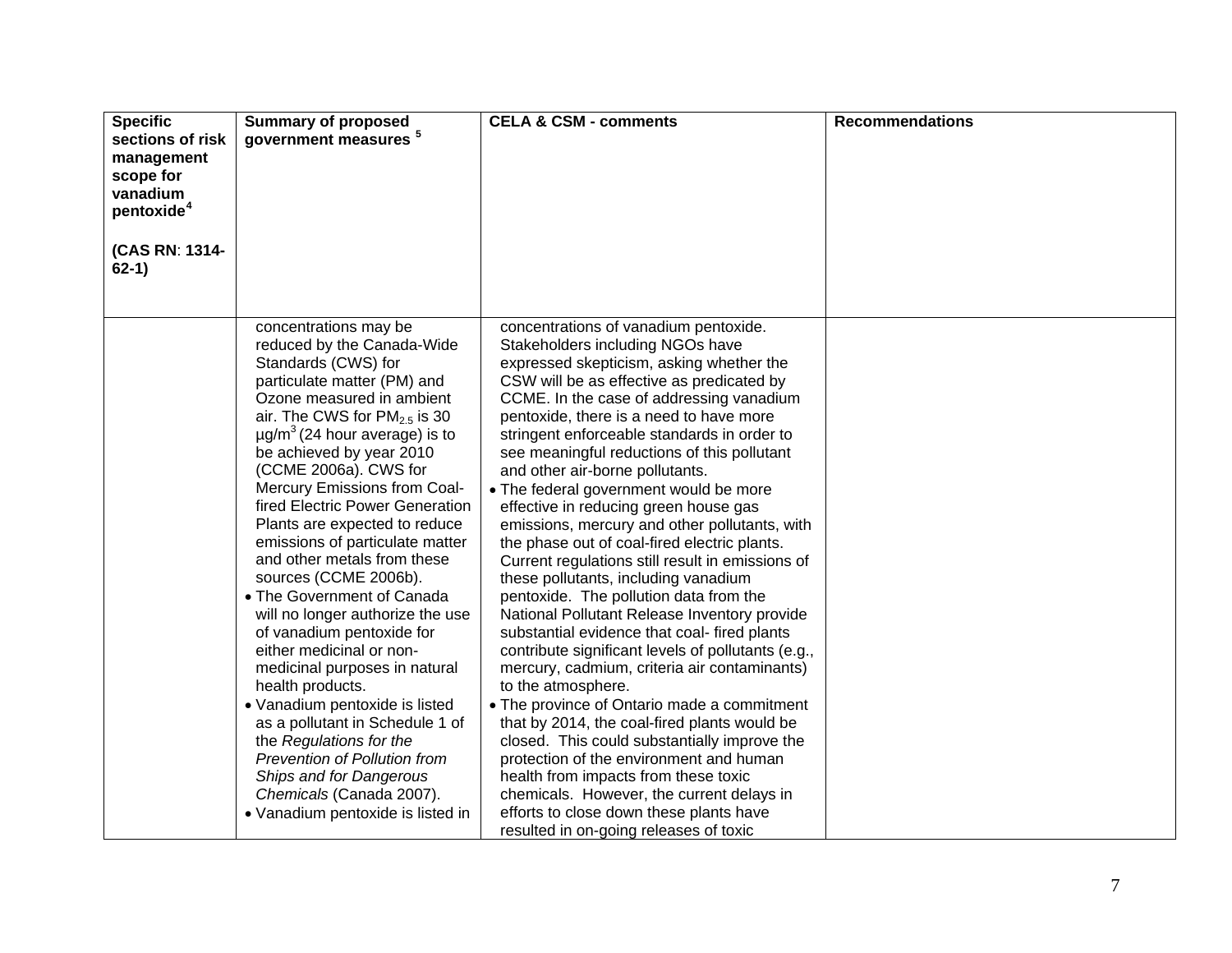| <b>Specific</b><br>sections of risk<br>management<br>scope for<br>vanadium<br>pentoxide <sup>4</sup> | <b>Summary of proposed</b><br>government measures <sup>5</sup>                                                                                                                                                                                                                                                                                                                                                                                                                     | <b>CELA &amp; CSM - comments</b>                                                                                                                                                                                                                                                                                                                                                                                                                                                                                                                                                                                                                                                                                                                                                          | <b>Recommendations</b>                                                                                                                                                                                                                                                                                                                                                                                                                                                                                                                                                                                                                                                                     |
|------------------------------------------------------------------------------------------------------|------------------------------------------------------------------------------------------------------------------------------------------------------------------------------------------------------------------------------------------------------------------------------------------------------------------------------------------------------------------------------------------------------------------------------------------------------------------------------------|-------------------------------------------------------------------------------------------------------------------------------------------------------------------------------------------------------------------------------------------------------------------------------------------------------------------------------------------------------------------------------------------------------------------------------------------------------------------------------------------------------------------------------------------------------------------------------------------------------------------------------------------------------------------------------------------------------------------------------------------------------------------------------------------|--------------------------------------------------------------------------------------------------------------------------------------------------------------------------------------------------------------------------------------------------------------------------------------------------------------------------------------------------------------------------------------------------------------------------------------------------------------------------------------------------------------------------------------------------------------------------------------------------------------------------------------------------------------------------------------------|
| (CAS RN: 1314-<br>$62-1)$                                                                            |                                                                                                                                                                                                                                                                                                                                                                                                                                                                                    |                                                                                                                                                                                                                                                                                                                                                                                                                                                                                                                                                                                                                                                                                                                                                                                           |                                                                                                                                                                                                                                                                                                                                                                                                                                                                                                                                                                                                                                                                                            |
|                                                                                                      | the Export and Import of<br>Hazardous Waste and<br>Hazardous Recyclable Material<br>Regulations (Canada 2005) in<br>the non-fused form.<br>• Vanadium and its compounds,<br>except when in an alloy, are<br>listed on the National Pollutant<br>Release Inventory (NPRI).                                                                                                                                                                                                          | chemicals, including vanadium pentoxide.<br>• We are in agreement that the federal<br>government should no longer permit the use<br>of vanadium pentoxide in natural health<br>products.<br>• It is difficult to determine if vanadium<br>pentoxide is covered under the NPRI<br>because its CAS RN differs from the CAS RN<br>listed under NPRI.                                                                                                                                                                                                                                                                                                                                                                                                                                         |                                                                                                                                                                                                                                                                                                                                                                                                                                                                                                                                                                                                                                                                                            |
| 7.1 Chemical<br>alternatives or<br>substitutes                                                       | • Vanadium is typically found in<br>heavy fuel oils. Most oil-fired<br>power plants used to burn<br>heavy oil in their furnaces but<br>over the last two decades,<br>these power plants have<br>gradually started to use lighter<br>fuels such as natural gas in<br>order to reduce air pollution<br>(Statistics Canada 2007).<br>These substitutes may not<br>have undergone an<br>assessment to determine<br>whether they meet the criteria<br>under section 64 of<br>CEPA 1999. | • While it is a move in the right direction for<br>power plants to gradually shift towards the<br>use of lighter fuels in order to reduce air<br>pollution, it should be recognized that<br>vanadium pentoxide release reduction was<br>not specifically targeted. By using lighter fuels<br>in the oil-fired power plants, the government<br>is obligated to assess substitute fuels for their<br>safety. Since this shift has been over the past<br>two decades, one would expect that some of<br>the lighter fuels may have been already<br>assessed. However, this was not obviously<br>evident from the survey data gathered for this<br>substance.<br>• With no evidence to indicate that the<br>substituted fuels are indeed safer than the<br>original blends used, this requires | Rec.: The preparation of a list of possible<br>substitutes for vanadium pentoxide for all of its<br>applications should be a mandatory exercise in<br>the development of its risk management<br>strategy.<br>Rec.: There should be an obligation on the<br>government's part, to assess all identified<br>substitutes under CEPA 1999 prior to their<br>usage. This assessment process should be<br>more rigorous than the current approach taken<br>for the substances that require substitution.<br>Such an assessment process should be<br>transparent and should involve a multi-<br>stakeholder taskforce - one that would review<br>and conclude on the safety of these substitutes. |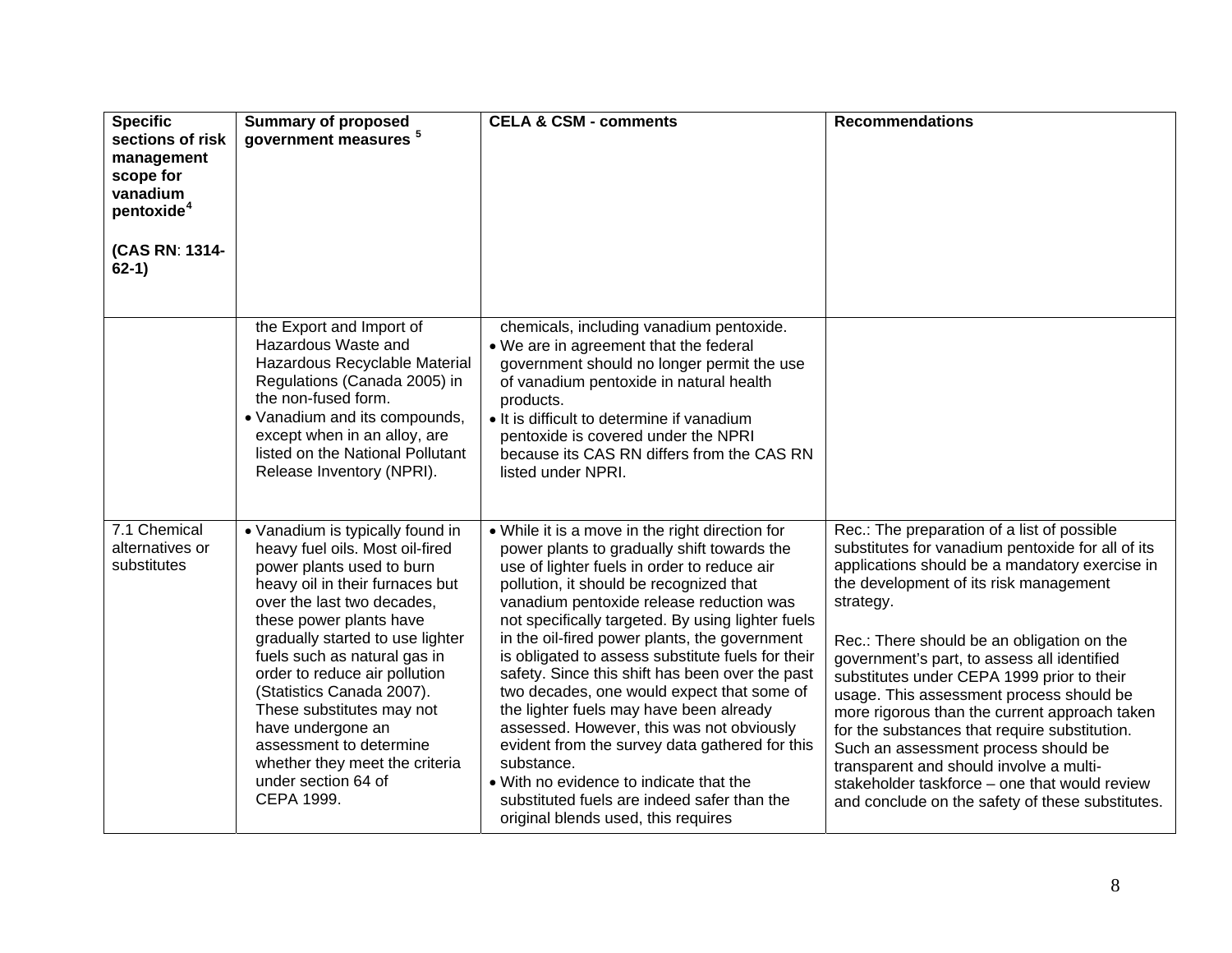| <b>Specific</b><br>sections of risk<br>management<br>scope for<br>vanadium<br>pentoxide <sup>4</sup><br>(CAS RN: 1314-<br>$62-1)$ | <b>Summary of proposed</b><br>government measures <sup>5</sup>                                                                                                                                                      | <b>CELA &amp; CSM - comments</b>                                                                                                                                                                                                                                                                                                                                                                                                                                              | <b>Recommendations</b>                                                                                                                                                                                                                                                                                                                                                                                                      |
|-----------------------------------------------------------------------------------------------------------------------------------|---------------------------------------------------------------------------------------------------------------------------------------------------------------------------------------------------------------------|-------------------------------------------------------------------------------------------------------------------------------------------------------------------------------------------------------------------------------------------------------------------------------------------------------------------------------------------------------------------------------------------------------------------------------------------------------------------------------|-----------------------------------------------------------------------------------------------------------------------------------------------------------------------------------------------------------------------------------------------------------------------------------------------------------------------------------------------------------------------------------------------------------------------------|
|                                                                                                                                   |                                                                                                                                                                                                                     | investigation and subsequent assessment by<br>the government to determine if these<br>substitutes are CEPA-toxic.<br>. It has been noted that there was no other<br>evidence for substitutes for vanadium<br>pentoxide considering its diverse use pattern.                                                                                                                                                                                                                   |                                                                                                                                                                                                                                                                                                                                                                                                                             |
| 7.2 Alternative<br>technologies<br>and/or<br>techniques                                                                           | • No alternative technology or<br>techniques have been<br>identified.                                                                                                                                               | • Apart from possibly changing sources of fuel,<br>changes in technology should be feasible for<br>reducing incidental releases of vanadium<br>pentoxide and other pollutants.<br>• Because of the diversity in release and use of<br>vanadium pentoxide, alternative technologies<br>or techniques for reducing the release of this<br>substance may be quite different across the<br>various manufacturing sectors. Again, there<br>was a lack of information in this area. | Rec.: As with safe substitutes, alternative<br>technologies or techniques require further<br>investigation by the government. A lack of<br>information through the surveys should not<br>indicate that there has been no progress made<br>in this area.                                                                                                                                                                     |
| 7.4 Children's<br>exposure                                                                                                        | • Based on the information<br>received during the survey, the<br>government has proposed that<br>no risk management actions to<br>specifically protect children are<br>required for this substance at<br>this time. | . In our view, the assessment lacked sufficient<br>evidence to conclude that no risk<br>management actions are required to protect<br>children from exposure to vanadium<br>pentoxide.<br>• Children who reside in the vicinity or down<br>wind of power plants and other industrial<br>processes that release vanadium pentoxide,<br>would be at greater risk from emissions<br>released from these plants. The assessment                                                   | Rec.: The government should use the full<br>scope of its authority under CEPA 1999, to<br>collect data on the impacts to children's health<br>from exposure to vanadium pentoxide.<br>Specifically, utilize CEPA Section 71(1)(c), to<br>seek mandatory toxicological data from industry<br>focused on children's exposure.<br>Rec.: Similarly, management proposals should<br>be expanded to protect other vulnerable sub- |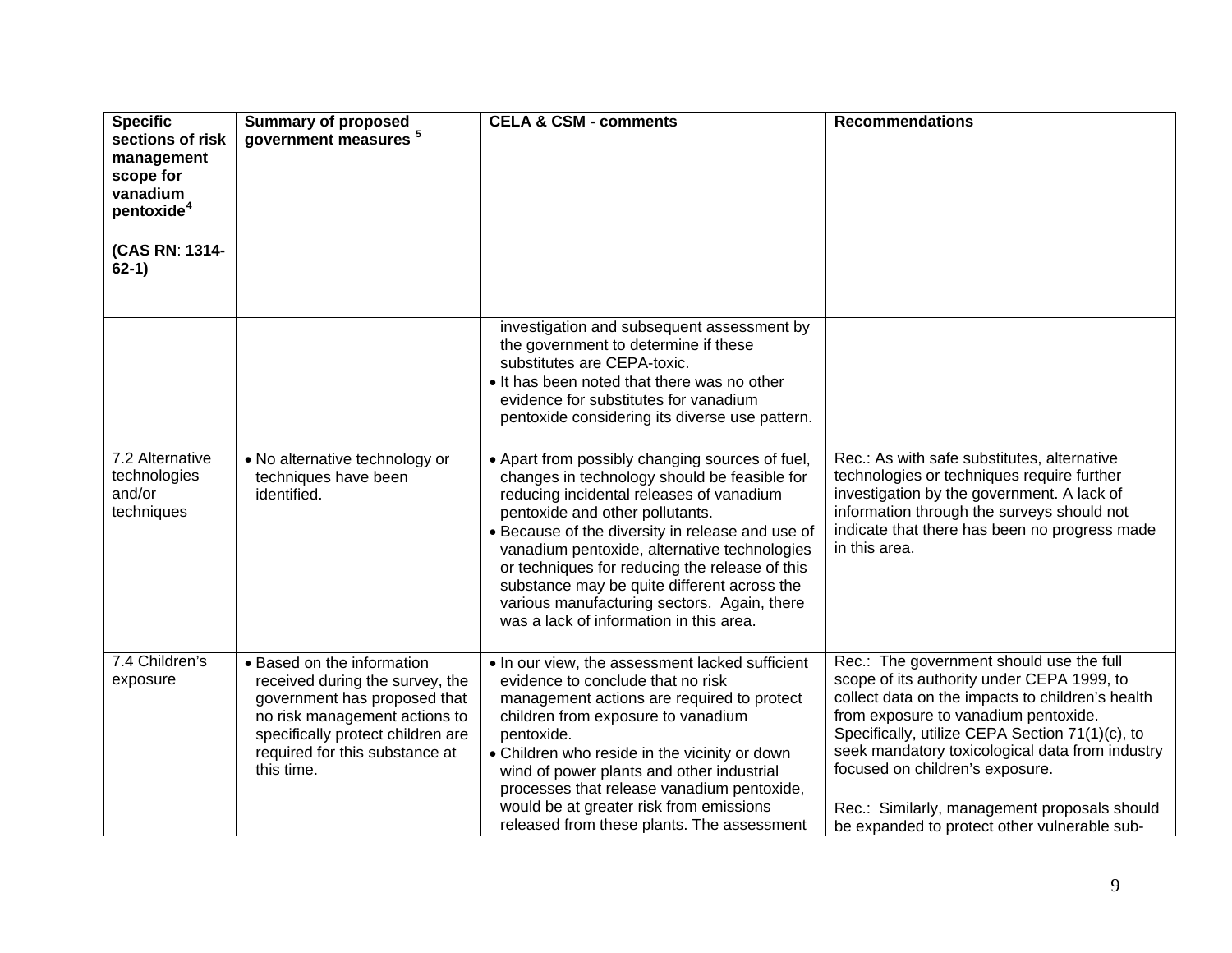| <b>Specific</b><br>sections of risk<br>management<br>scope for<br>vanadium<br>pentoxide <sup>4</sup><br>(CAS RN: 1314-<br>$62-1)$ | <b>Summary of proposed</b><br>government measures <sup>5</sup> | <b>CELA &amp; CSM - comments</b>                                                                                                                                                                                                                                                                                                                                                                                                                                                                                                                                                                                                                                                                                                                                                                                                                                                                                                                                                                                                                                                                                                                                                                                            | <b>Recommendations</b>                                                                                                                                                                                                                                                                     |
|-----------------------------------------------------------------------------------------------------------------------------------|----------------------------------------------------------------|-----------------------------------------------------------------------------------------------------------------------------------------------------------------------------------------------------------------------------------------------------------------------------------------------------------------------------------------------------------------------------------------------------------------------------------------------------------------------------------------------------------------------------------------------------------------------------------------------------------------------------------------------------------------------------------------------------------------------------------------------------------------------------------------------------------------------------------------------------------------------------------------------------------------------------------------------------------------------------------------------------------------------------------------------------------------------------------------------------------------------------------------------------------------------------------------------------------------------------|--------------------------------------------------------------------------------------------------------------------------------------------------------------------------------------------------------------------------------------------------------------------------------------------|
|                                                                                                                                   |                                                                | has failed to identify and address these<br>scenarios.<br>• The current approach by government to<br>collect exposure information on children<br>through a voluntary questionnaire is very<br>ineffective and does not address the full<br>scope of issues required to consider impacts<br>to children. The emphasis of the voluntary<br>question was on intended use by children.<br>Requiring an investigation of the impacts to<br>children through the releases from industrial<br>processes was not included in the survey.<br>The government should use its full authority<br>under Section 71, in particular Section 71 (1)<br>(c), to require industry to provide toxicological<br>and other test data that will address this<br>information gap. This would better inform the<br>assessment report and result in more<br>substantial risk management strategies.<br>These questions should focus explicitly on<br>filling in these data gaps.<br>• Also, other vulnerable sub-populations have<br>not been considered in the assessment for<br>human health effects. These include pregnant<br>women, aboriginal communities, remote<br>northern communities, low income<br>individuals, workers and those who are | populations of society such as pregnant women;<br>people of low income; workers; people with<br>chemical sensitivities; aboriginal and remote<br>northern communities; as well as individuals<br>living in close proximity or downwind from<br>industries that release vanadium pentoxide. |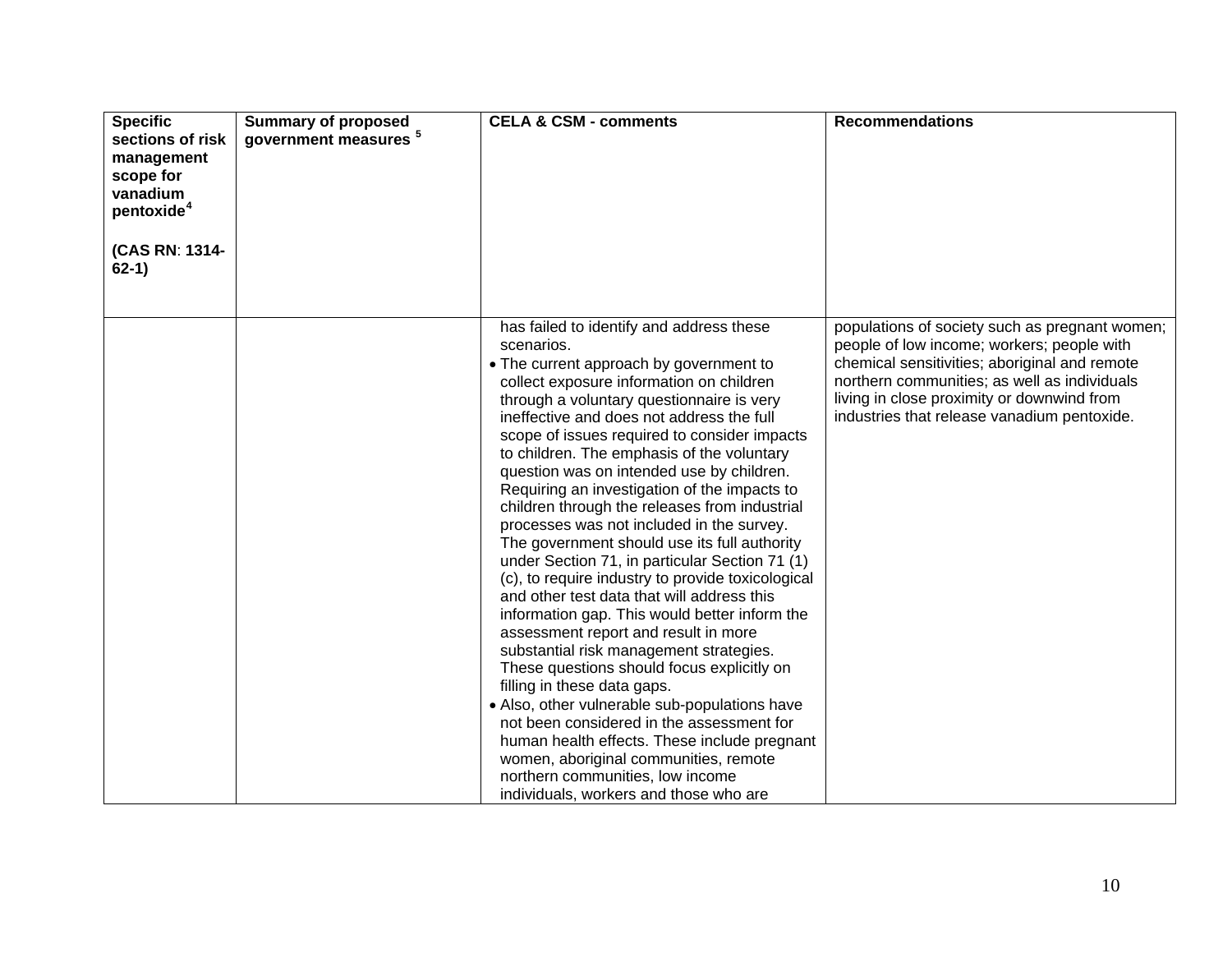| <b>Specific</b><br>sections of risk<br>management<br>scope for<br>vanadium<br>pentoxide <sup>4</sup><br>(CAS RN: 1314-<br>$62-1)$ | <b>Summary of proposed</b><br>government measures <sup>5</sup>                                                                                                                              | <b>CELA &amp; CSM - comments</b>                                                                                                                                                                                                                                                                                                                                                                                                                                                                                                                                                                                         | <b>Recommendations</b>                                                                                                                                                                                                                                                                                                                                                                                                                                                                                                               |
|-----------------------------------------------------------------------------------------------------------------------------------|---------------------------------------------------------------------------------------------------------------------------------------------------------------------------------------------|--------------------------------------------------------------------------------------------------------------------------------------------------------------------------------------------------------------------------------------------------------------------------------------------------------------------------------------------------------------------------------------------------------------------------------------------------------------------------------------------------------------------------------------------------------------------------------------------------------------------------|--------------------------------------------------------------------------------------------------------------------------------------------------------------------------------------------------------------------------------------------------------------------------------------------------------------------------------------------------------------------------------------------------------------------------------------------------------------------------------------------------------------------------------------|
|                                                                                                                                   |                                                                                                                                                                                             | chemically sensitive.                                                                                                                                                                                                                                                                                                                                                                                                                                                                                                                                                                                                    |                                                                                                                                                                                                                                                                                                                                                                                                                                                                                                                                      |
| 8.1 Human<br>health effects                                                                                                       | • The proposed human health<br>objective for vanadium<br>pentoxide is to minimize<br>human exposure to the<br>greatest extent practicable.                                                  | • While it is understandable that the intent is to<br>minimize human exposure to the greatest<br>extent practicable, this cannot be achieved to<br>the extent that it sufficiently protects human<br>health because of the approach taken by<br>government that does not lead to a phase out<br>of anthropogenic releases of this substance.<br>• As a result, risk management has to be more<br>stringent in order to minimize human<br>exposure and as indicated in the comments<br>for children's exposure, there are data gaps<br>that require filling so that their exposure to<br>this substance can be minimized. | Rec.: For human exposure to be minimized to<br>greatest extent practicable, the government has<br>to take an approach that will lead to the phase<br>out of this substance followed by eventual<br>elimination, when anthropogenic emissions are<br>considered.                                                                                                                                                                                                                                                                      |
| 8.2 Risk<br>management<br>objective                                                                                               | • The risk management objective<br>is to prevent increases in<br>exposure and reduce industrial<br>emissions associated with<br>particulate matter which may<br>contain vanadium pentoxide. | • The risk management objective should aim to<br>decrease and eliminate human exposure to<br>anthropogenic sources of vanadium<br>pentoxide - via industrial emissions.<br>• The federal government expects that its<br>actions and those of the provinces in their<br>work to meet the CCME - CWS for PM will<br>result in the necessary reduction of metal<br>emissions, including vanadium pentoxide by<br>2010. It is our view, that this approach will<br>not sufficiently address the concerns<br>associated with the use and release of                                                                           | Rec.: We do not fully support the proposed risk<br>management objective for vanadium pentoxide<br>as it does not fully protect human health from<br>exposure. As a result, we propose that the<br>proposed risk management objective should<br>aim to eliminate vanadium pentoxide releases to<br>the environment and not only minimize them.<br>Rec.: The government should develop and<br>implement regulatory actions on vanadium<br>pentoxide that extend beyond the existing<br>guidelines and standards such as those outlined |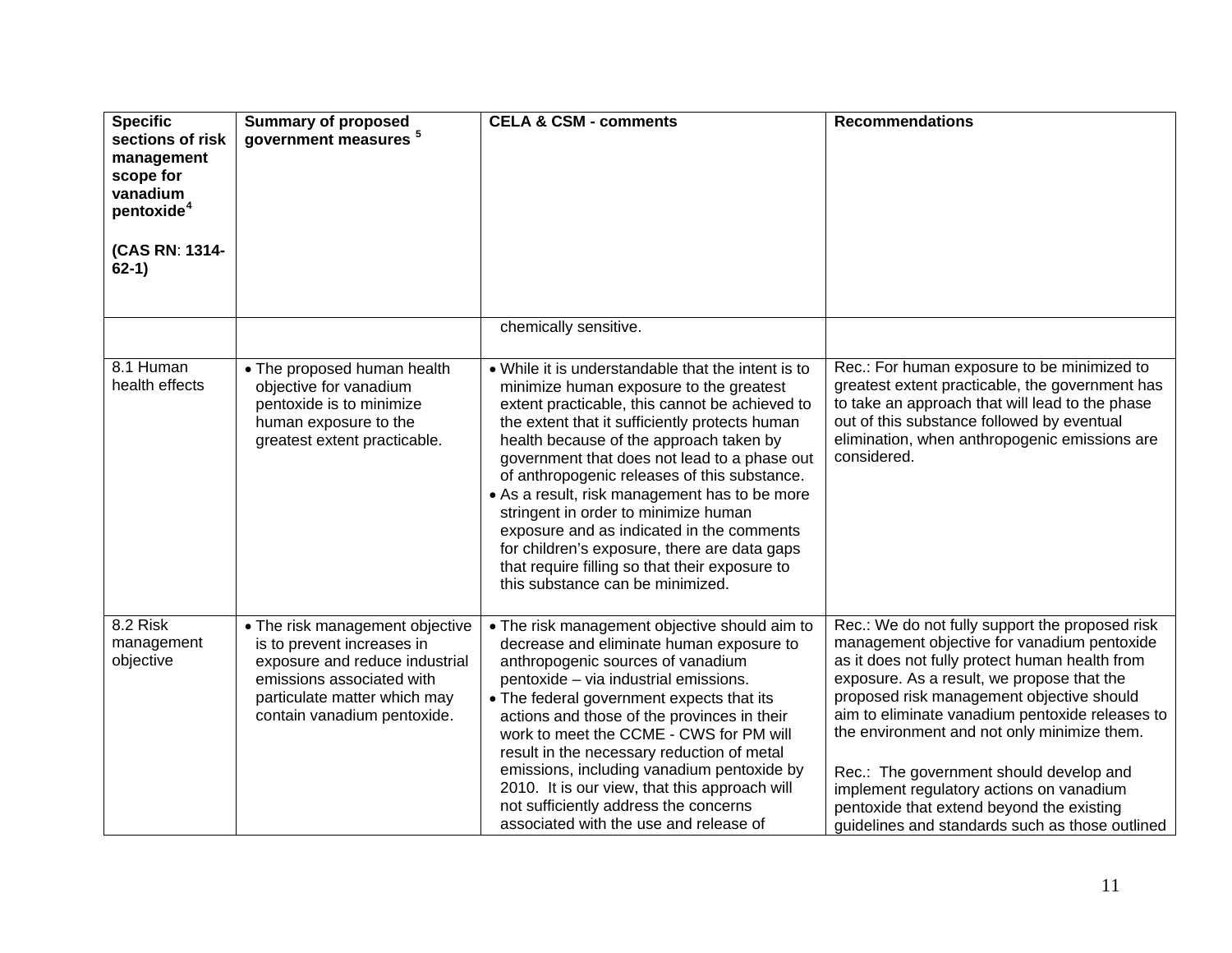| <b>Specific</b><br>sections of risk<br>management<br>scope for<br>vanadium<br>pentoxide <sup>4</sup><br>(CAS RN: 1314-<br>$62-1)$ | <b>Summary of proposed</b><br>government measures <sup>5</sup>                                                                                                                                                    | <b>CELA &amp; CSM - comments</b>                                                                                                                                                                                                                                                                                                                                                                                                                                                                                                                                                                                                                                                                                                                                                                                       | <b>Recommendations</b>                                                                                                                         |
|-----------------------------------------------------------------------------------------------------------------------------------|-------------------------------------------------------------------------------------------------------------------------------------------------------------------------------------------------------------------|------------------------------------------------------------------------------------------------------------------------------------------------------------------------------------------------------------------------------------------------------------------------------------------------------------------------------------------------------------------------------------------------------------------------------------------------------------------------------------------------------------------------------------------------------------------------------------------------------------------------------------------------------------------------------------------------------------------------------------------------------------------------------------------------------------------------|------------------------------------------------------------------------------------------------------------------------------------------------|
|                                                                                                                                   |                                                                                                                                                                                                                   | vanadium pentoxide. It is unclear as to the<br>level of reduction of vanadium pentoxide<br>required that will be effective in achieving the<br>CWS for PM since other particulate matter<br>emissions are also included.<br>At present, not all provinces have stringent<br>enough environmental regulations in place that<br>aim at reducing particulate matter emissions -<br>including emissions of heavy metals, that would<br>achieve the guidelines as outlined under the<br>CWS process. These regulations would not<br>possibly achieve significant pollution prevention<br>and source reduction. Therefore, it is our view<br>that the 2010 guidelines for PM and ozone are<br>inadequate. Hence, it is considered<br>inappropriate to rely on such standards to<br>address vanadium oxide release reduction. | under the CWS process. These CWS do not<br>specifically aim for the prevention or elimination<br>of vanadium oxide from anthropogenic sources. |
| 9.2 Proposed<br>risk<br>management<br>tool and<br>regulation                                                                      | The principal focus of risk<br>management actions is to<br>address the prioritized sources<br>such as the combustion of fossil<br>fuels including oil and coal<br>through the following measures<br>listed below: | We support the approach that priority focus<br>should be directed to fossil fuels (oil and coal),<br>However, the government should outline its<br>intentions to address other anthropogenic<br>sources of vanadium oxide and provide<br>specified timeframes to address these sources.                                                                                                                                                                                                                                                                                                                                                                                                                                                                                                                                |                                                                                                                                                |
|                                                                                                                                   | • Reductions of vanadium                                                                                                                                                                                          | • Coal-fired power plants: This sector has been                                                                                                                                                                                                                                                                                                                                                                                                                                                                                                                                                                                                                                                                                                                                                                        | Rec.: The government should take regulatory                                                                                                    |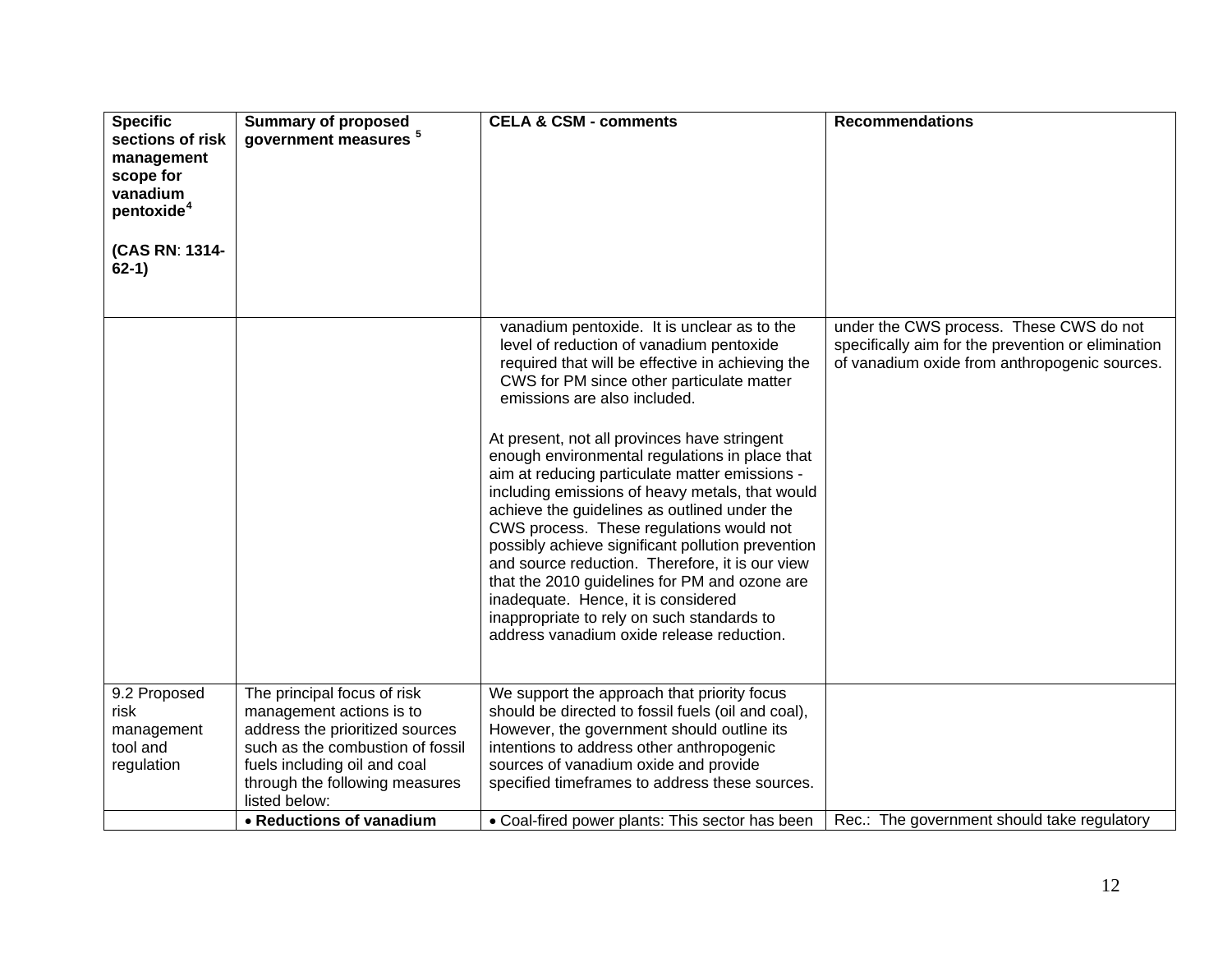| <b>Specific</b><br>sections of risk<br>management<br>scope for<br>vanadium<br>pentoxide <sup>4</sup> | <b>Summary of proposed</b><br>government measures <sup>5</sup>                                                                                                                                                                                                                                                                                                                                                                                                                                                                             | <b>CELA &amp; CSM - comments</b>                                                                                                                                                                                                                                                                                                                                                                                                                                                                                                                                                                                                                                                                                                                                                                                                                                                                                                                                                                                                                                                                                                                                                                                                                                                                                                                                | <b>Recommendations</b>                                                                                                                                                                                                                                                                                                                                                                                                                                                                                                                                                                                                                                                                                                                                                                                                                                                                                                                                                                                                                                                                                                                                 |
|------------------------------------------------------------------------------------------------------|--------------------------------------------------------------------------------------------------------------------------------------------------------------------------------------------------------------------------------------------------------------------------------------------------------------------------------------------------------------------------------------------------------------------------------------------------------------------------------------------------------------------------------------------|-----------------------------------------------------------------------------------------------------------------------------------------------------------------------------------------------------------------------------------------------------------------------------------------------------------------------------------------------------------------------------------------------------------------------------------------------------------------------------------------------------------------------------------------------------------------------------------------------------------------------------------------------------------------------------------------------------------------------------------------------------------------------------------------------------------------------------------------------------------------------------------------------------------------------------------------------------------------------------------------------------------------------------------------------------------------------------------------------------------------------------------------------------------------------------------------------------------------------------------------------------------------------------------------------------------------------------------------------------------------|--------------------------------------------------------------------------------------------------------------------------------------------------------------------------------------------------------------------------------------------------------------------------------------------------------------------------------------------------------------------------------------------------------------------------------------------------------------------------------------------------------------------------------------------------------------------------------------------------------------------------------------------------------------------------------------------------------------------------------------------------------------------------------------------------------------------------------------------------------------------------------------------------------------------------------------------------------------------------------------------------------------------------------------------------------------------------------------------------------------------------------------------------------|
| (CAS RN: 1314-<br>$62-1)$                                                                            |                                                                                                                                                                                                                                                                                                                                                                                                                                                                                                                                            |                                                                                                                                                                                                                                                                                                                                                                                                                                                                                                                                                                                                                                                                                                                                                                                                                                                                                                                                                                                                                                                                                                                                                                                                                                                                                                                                                                 |                                                                                                                                                                                                                                                                                                                                                                                                                                                                                                                                                                                                                                                                                                                                                                                                                                                                                                                                                                                                                                                                                                                                                        |
|                                                                                                      | pentoxide as a result of co-<br>benefits of existing and<br>proposed programs to<br>reduce particulate emissions<br>from combustion of certain<br>fossil fuels - Work is<br>underway to update the<br>Government's knowledge of<br>the health impacts of various<br>industrial sectors including<br>electricity generation (coal-fired<br>power plants) and petroleum<br>refining. The objective of this<br>work is to inform federal and<br>provincial decision-making on<br>implementation of regulatory<br>activities in the long-term. | identified as being responsible for a<br>significant portion of mercury emissions<br>despite the development of a CWS, as well<br>as other metal emissions. In this regard, the<br>CWS would be equally ineffective in<br>addressing the emissions of vanadium<br>pentoxide from these plants. The Canadian<br>population continues to be exposed to on-<br>going toxic emissions from these processes<br>despite the potential presented by applying<br>alternative energy sources. The identification<br>of vanadium pentoxide from coal-fired plants<br>provides additional evidence to support the<br>need for eventual phase out of coal-fired<br>electrical power generation plants with safer<br>alternative forms of power generation. The<br>use of alternative energy production would<br>eliminate a significant emitter of mercury as<br>well as eliminate the emissions of other<br>metals, including vanadium pentoxide.<br>• Petroleum refining: While there are<br>regulations regarding the emissions from<br>refinery operations, the toxic emissions from<br>these facilities continue to be significant.<br>They are not sufficiently stringent so as to<br>reduce the pollutants that include air-borne<br>contaminants such as vanadium pentoxide;<br>carcinogens; developmental or reproductive<br>toxicants; greenhouse gases; and smog | actions on vanadium pentoxide that extend<br>beyond existing guidelines and standards such<br>as those outlined under the CWS process.<br>These CWS do not specifically aim for the<br>prevention or elimination of vanadium pentoxide<br>from anthropogenic sources.<br>Rec.: The government should promote the<br>phase out coal-fired power plants and increase<br>its support for the development and use of<br>alternative energy production (excluding nuclear<br>power) in its risk management strategy to<br>reduce the releases of vanadium pentoxide as<br>well as other air contaminants.<br>Rec.: Provincial and federal regulations that<br>govern petroleum refineries and their<br>operations, require immediate review with<br>consideration being given to the phase-out and<br>elimination of the releases of vanadium<br>pentoxide. Also, this gives the opportunity to the<br>provincial and federal governments to critically<br>review standards for all other contaminants in<br>this sector and actively pursue significant<br>releases to air, water and soil in order to better<br>protect the environment and human health. |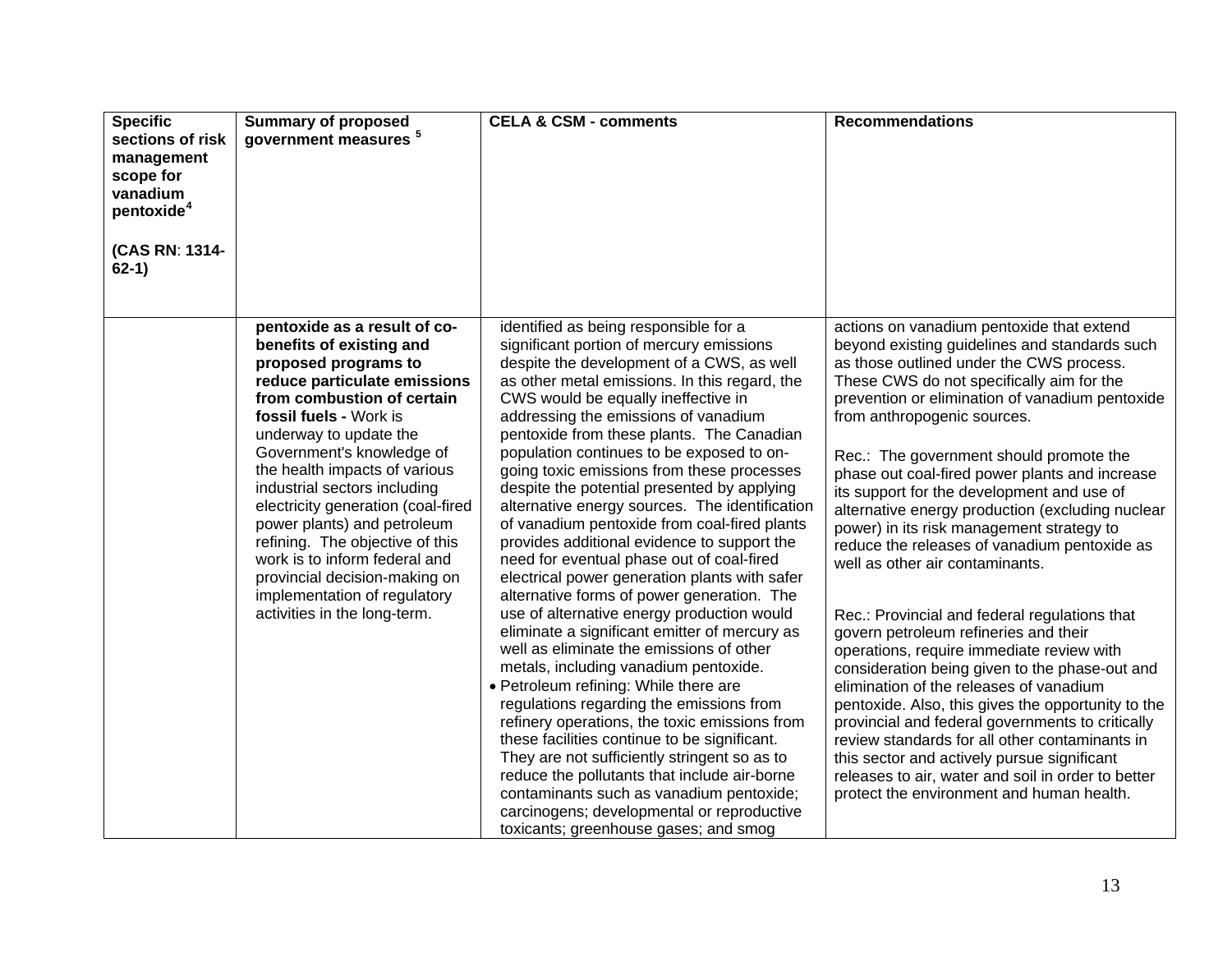| <b>Specific</b><br>sections of risk<br>management<br>scope for<br>vanadium<br>pentoxide <sup>4</sup><br>(CAS RN: 1314-<br>$62-1)$ | <b>Summary of proposed</b><br>government measures <sup>5</sup> | <b>CELA &amp; CSM - comments</b>                                                                                                                                                                                                                                                                                                                                                                                                                                                                                                                                                                                                                                                                                                                                                                                                                                                                                                                                                                                                                                                                                                                                                                                                                                                                                                                                                      | <b>Recommendations</b>                                                                                                                                                                                                                                                                                                                                                                                               |
|-----------------------------------------------------------------------------------------------------------------------------------|----------------------------------------------------------------|---------------------------------------------------------------------------------------------------------------------------------------------------------------------------------------------------------------------------------------------------------------------------------------------------------------------------------------------------------------------------------------------------------------------------------------------------------------------------------------------------------------------------------------------------------------------------------------------------------------------------------------------------------------------------------------------------------------------------------------------------------------------------------------------------------------------------------------------------------------------------------------------------------------------------------------------------------------------------------------------------------------------------------------------------------------------------------------------------------------------------------------------------------------------------------------------------------------------------------------------------------------------------------------------------------------------------------------------------------------------------------------|----------------------------------------------------------------------------------------------------------------------------------------------------------------------------------------------------------------------------------------------------------------------------------------------------------------------------------------------------------------------------------------------------------------------|
|                                                                                                                                   |                                                                | forming substances. The acknowledgement<br>of releases of vanadium pentoxide from<br>petroleum refinery would suggest that the<br>current standards are inadequate and should<br>be strengthened to address new chemicals of<br>concern. The federal government should<br>support efforts that provide increase<br>considerations towards the elimination of<br>toxic chemicals, including vanadium<br>pentoxide as part of its management strategy.<br>• The actual scope of the work to inform the<br>government of the health impacts of various<br>industrial sectors is very vague. It is unclear if<br>this data will be derived from monitoring<br>programs and, if so, will this data be publicly<br>available. Furthermore, there are concerns as<br>to the scope of stakeholder engagement as<br>the government determines the health<br>impacts from various industrial sectors such<br>as the oil refineries and the tar sands. As<br>noted in our numerous submissions under the<br>Challenge Program of the CMP, we have<br>highlighted the need for full transparency and<br>effective stakeholder engagement. Because<br>of the level of details presented in the draft<br>Risk Management Approach in this regard is<br>unclear how the government will proceed in<br>this area. It is critical to the process that the<br>government includes consultation with all | Rec.: We urge the government to be explicit in<br>regard to the actual scope of the work or<br>information that would eventually inform them of<br>the health impacts of the various industrial<br>sectors that are of interest.<br>Rec.: We also request that the government<br>include stakeholder engagement in the process<br>of determining health impacts and the resulting<br>proposed risk management tools. |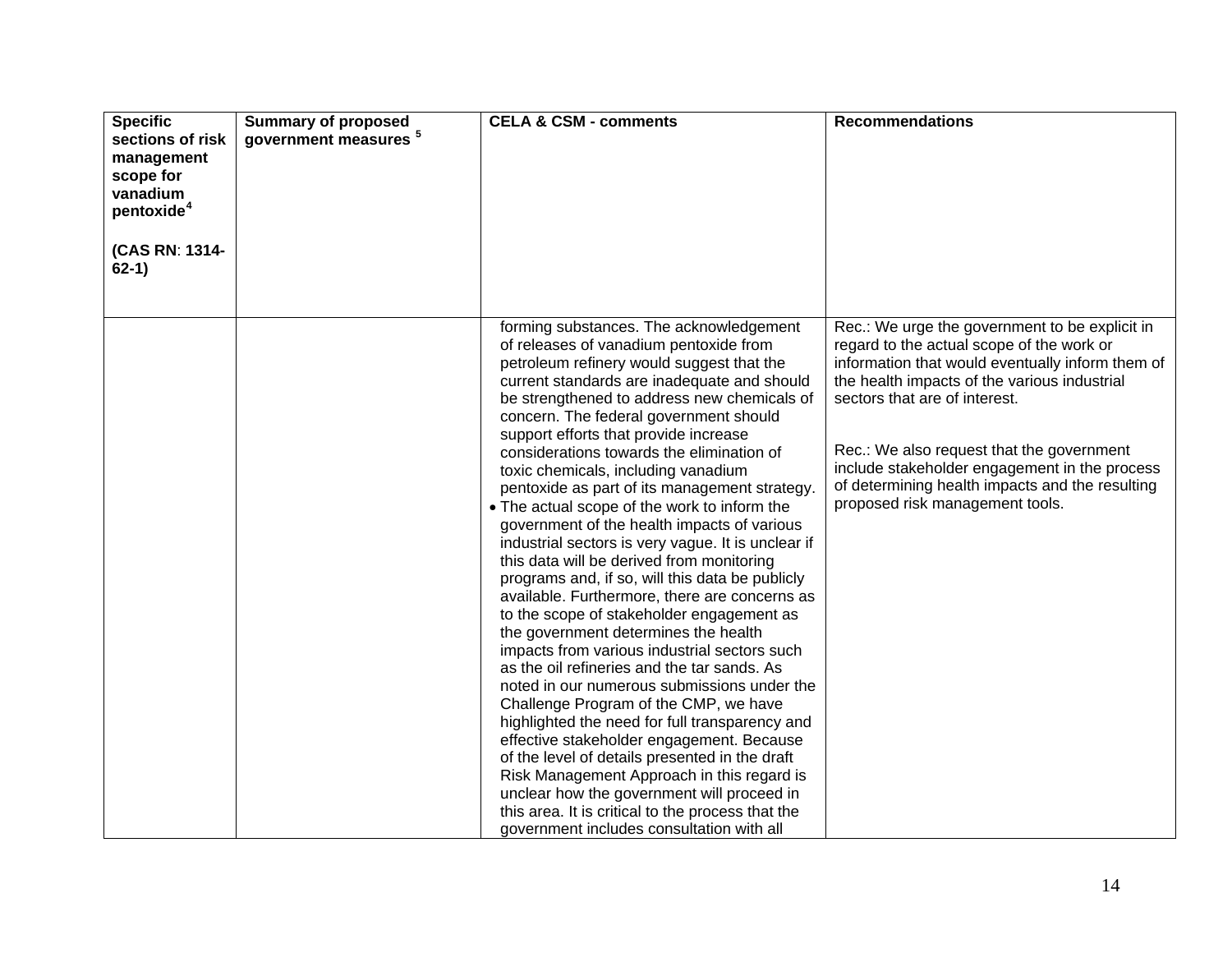| <b>Specific</b><br>sections of risk<br>management<br>scope for<br>vanadium<br>pentoxide <sup>4</sup><br>(CAS RN: 1314-<br>$62-1)$ | <b>Summary of proposed</b><br>government measures <sup>5</sup>                                                                                                                                                                                                                                                                                                     | <b>CELA &amp; CSM - comments</b>                                                                                                                                                                                                                                                                                                                                                                                                                                                                                                                                                                                                                                                                                                                                                     | <b>Recommendations</b>                                                                                                                                                                          |
|-----------------------------------------------------------------------------------------------------------------------------------|--------------------------------------------------------------------------------------------------------------------------------------------------------------------------------------------------------------------------------------------------------------------------------------------------------------------------------------------------------------------|--------------------------------------------------------------------------------------------------------------------------------------------------------------------------------------------------------------------------------------------------------------------------------------------------------------------------------------------------------------------------------------------------------------------------------------------------------------------------------------------------------------------------------------------------------------------------------------------------------------------------------------------------------------------------------------------------------------------------------------------------------------------------------------|-------------------------------------------------------------------------------------------------------------------------------------------------------------------------------------------------|
|                                                                                                                                   |                                                                                                                                                                                                                                                                                                                                                                    | stakeholders including communities located in<br>the close proximity, downwind or downstream<br>from the industrial sectors that are under<br>review. This would allow for additional<br>opinions and perspectives on health impacts<br>from these industrial sectors.                                                                                                                                                                                                                                                                                                                                                                                                                                                                                                               |                                                                                                                                                                                                 |
|                                                                                                                                   | • The Government of Canada<br>plans to<br>implement Significant New<br><b>Activity provisions under</b><br><b>CEPA 1999 to this substance</b><br>- This would require that any<br>proposed new manufacture,<br>import or use be subject to<br>further assessment, and would<br>determine if the new activity<br>requires further risk<br>management consideration. | We have seen an increase in reliance by the<br>government on the proposal to apply SNAc<br>provisions in cases where substances have<br>been found to be CEPA toxic. This approach<br>continues to concern our organizations as<br>SNAc do not aim to stop the release of toxic<br>chemicals but rather places these chemicals in<br>a state of limbo. Our organizations have, in the<br>past, submitted substantial recommendations<br>regarding the SNAc provisions as used in the<br>Challenge. We are concerned that this<br>proposal lacks any opportunity for further<br>meaningful public comments. For vanadium<br>pentoxide, its releases and uses can be quite<br>diverse and, as a result, it is essential for<br>transparency if new activities are being<br>identified. | Rec.: We recommend that the proposal to<br>implement SNAc provisions for any new uses of<br>vanadium pentoxide be replaced with an<br>eventual phase out of releases of this toxic<br>chemical. |
|                                                                                                                                   | • Addition of vanadium                                                                                                                                                                                                                                                                                                                                             | • Based on the human health and                                                                                                                                                                                                                                                                                                                                                                                                                                                                                                                                                                                                                                                                                                                                                      | Rec.: We support the addition of vanadium                                                                                                                                                       |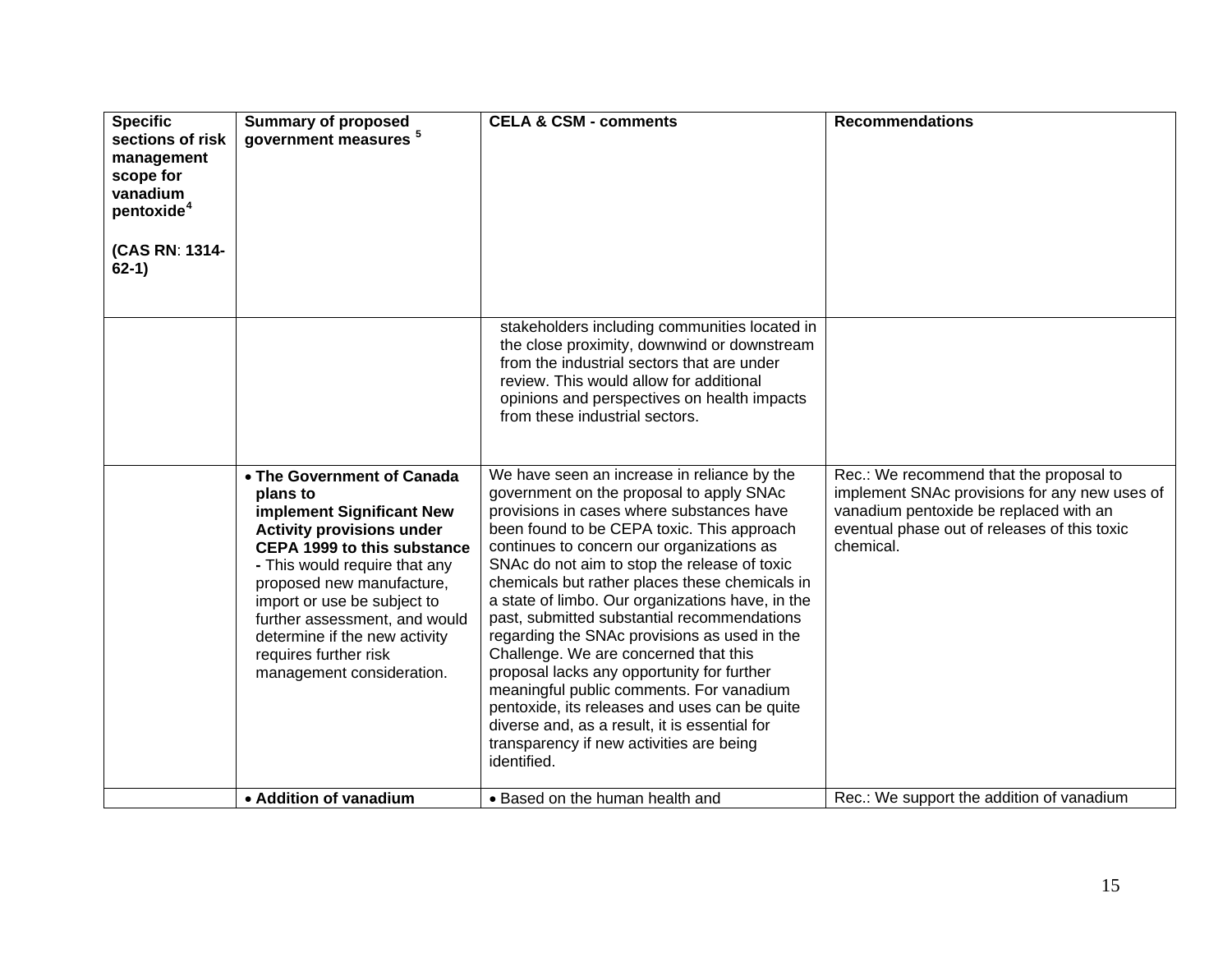| <b>Specific</b><br>sections of risk<br>management<br>scope for<br>vanadium<br>pentoxide <sup>4</sup><br>(CAS RN: 1314-<br>$62-1)$ | <b>Summary of proposed</b><br>government measures <sup>5</sup>                                                                                                                                                                                                                                                             | <b>CELA &amp; CSM - comments</b>                                                                                                                                                                                                                                                                                                                                                                                                                                                                                                                                                                                                                                                                                                                                                                                                                                                                                                                                                 | <b>Recommendations</b>                                                                                                                                                                                                                                                                                                                                                                                                                                                                                                                                                                                                                      |
|-----------------------------------------------------------------------------------------------------------------------------------|----------------------------------------------------------------------------------------------------------------------------------------------------------------------------------------------------------------------------------------------------------------------------------------------------------------------------|----------------------------------------------------------------------------------------------------------------------------------------------------------------------------------------------------------------------------------------------------------------------------------------------------------------------------------------------------------------------------------------------------------------------------------------------------------------------------------------------------------------------------------------------------------------------------------------------------------------------------------------------------------------------------------------------------------------------------------------------------------------------------------------------------------------------------------------------------------------------------------------------------------------------------------------------------------------------------------|---------------------------------------------------------------------------------------------------------------------------------------------------------------------------------------------------------------------------------------------------------------------------------------------------------------------------------------------------------------------------------------------------------------------------------------------------------------------------------------------------------------------------------------------------------------------------------------------------------------------------------------------|
|                                                                                                                                   | pentoxide to the<br><b>Environmental Emergency</b><br><b>Regulations - This would</b><br>require facilities at or above the<br>associated quantities and<br>concentrations to prepare<br>environmental emergency<br>plans that will prevent, prepare<br>for, respond to and recover<br>from an environmental<br>emergency. | environmental impacts of vanadium oxide, we<br>support the proposal to include this substance<br>to the Environmental Emergency Regulations<br>for all facilities. Several substances targeted<br>for Environmental Emergency Plans have<br>outlined a use threshold of over 4000 kg (e.g.<br>benzyl chloride and butanone oxime). <sup>6, 7</sup><br>There should be no threshold value<br>established. As a result, this would ensure all<br>facilities prepare Environmental Emergency<br>Plans.<br>• The presence of a threshold value in relation<br>to the preparation of environmental<br>emergency plans will mean that some<br>facilities will not require such plans. Indeed,<br>all facilities should be required to develop<br>such plans. There is concern that in the<br>determination of this value, there may be no<br>consideration for the health impacts of<br>communities in close proximity to industrial<br>facilities releasing this substance as well as | pentoxide to the Environmental Emergency<br>Regulations for all facilities that release, use,<br>dispose, sell or import this chemical.<br>Rec. All facilities should be required to prepare<br>Environmental Emergency plans regardless of<br>volume use or release.<br>Rec.: Careful consideration should be given to<br>the persistence and carcinogenicity of vanadium<br>pentoxide and in particular, exposure levels of<br>communities in the close proximity or downwind<br>from these facilities, when deciding upon the<br>concentration or value at or above which a<br>facility must prepare an environmental<br>emergency plan. |

<span id="page-16-0"></span><sup>6</sup> Environment Canada and Health Canada. Proposed Risk Management Approach for Benzene, (chloromethyl)- (Benzyl Chloride) Chemical Abstracts Service Registry Number (CAS RN): 100-44-7. November 2009. Accessed at<http://www.ec.gc.ca/ese-ees/default.asp?lang=En&n=95B65701-1#9>.

<span id="page-16-1"></span> $7$  Environment Canada and Health Canada. Proposed Risk Management Approach for 2-Butanone, oxime (butanone oxime) Chemical Abstracts Service Registry Number (CAS RN): 96-29-7. March 2010. Accessed at http://www.ec.gc.ca/ese-ees/default.asp?lang=En&n=7D1F7A15-1.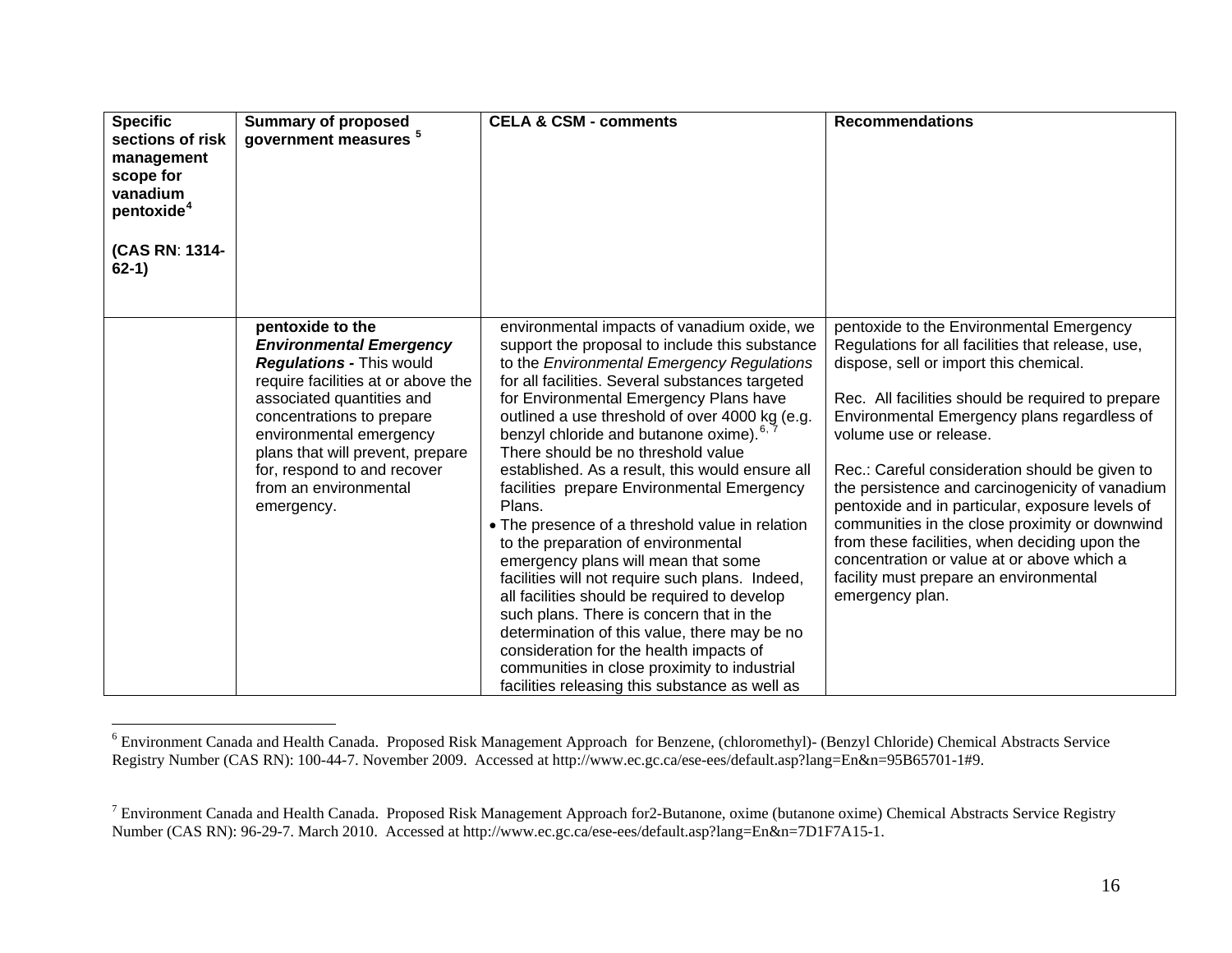| <b>Specific</b><br>sections of risk<br>management<br>scope for<br>vanadium<br>pentoxide <sup>4</sup><br>(CAS RN: 1314-<br>$62-1)$ | <b>Summary of proposed</b><br>government measures <sup>5</sup> | <b>CELA &amp; CSM - comments</b>                                                                                                                                                                                                                                                                                                                                                                                                                                                                                                                                                                                                                                                                                                                                                                                                                                                              | <b>Recommendations</b> |
|-----------------------------------------------------------------------------------------------------------------------------------|----------------------------------------------------------------|-----------------------------------------------------------------------------------------------------------------------------------------------------------------------------------------------------------------------------------------------------------------------------------------------------------------------------------------------------------------------------------------------------------------------------------------------------------------------------------------------------------------------------------------------------------------------------------------------------------------------------------------------------------------------------------------------------------------------------------------------------------------------------------------------------------------------------------------------------------------------------------------------|------------------------|
|                                                                                                                                   |                                                                | remote northern communities for whom long<br>range transport and subsequent deposition<br>are concerns but still not adequately defined.<br>• Proposals for these regulations should<br>include response plans to all spills. There<br>should be significant emphasis on how<br>facilities would plan to promote greater<br>accountability to protect occupational health<br>and special consideration as to the impact on<br>public health and the environment.<br>• The presence of stockpiles of vanadium oxide<br>at facility plants should provide additional<br>justification for adding this substance to a list<br>under the Environmental Emergency<br>Regulations. The proposed Environmental<br><b>Emergency Regulation should provide</b><br>additional consideration and details on how<br>the regulations address containment of waste<br>and stockpiles of vanadium pentoxide. |                        |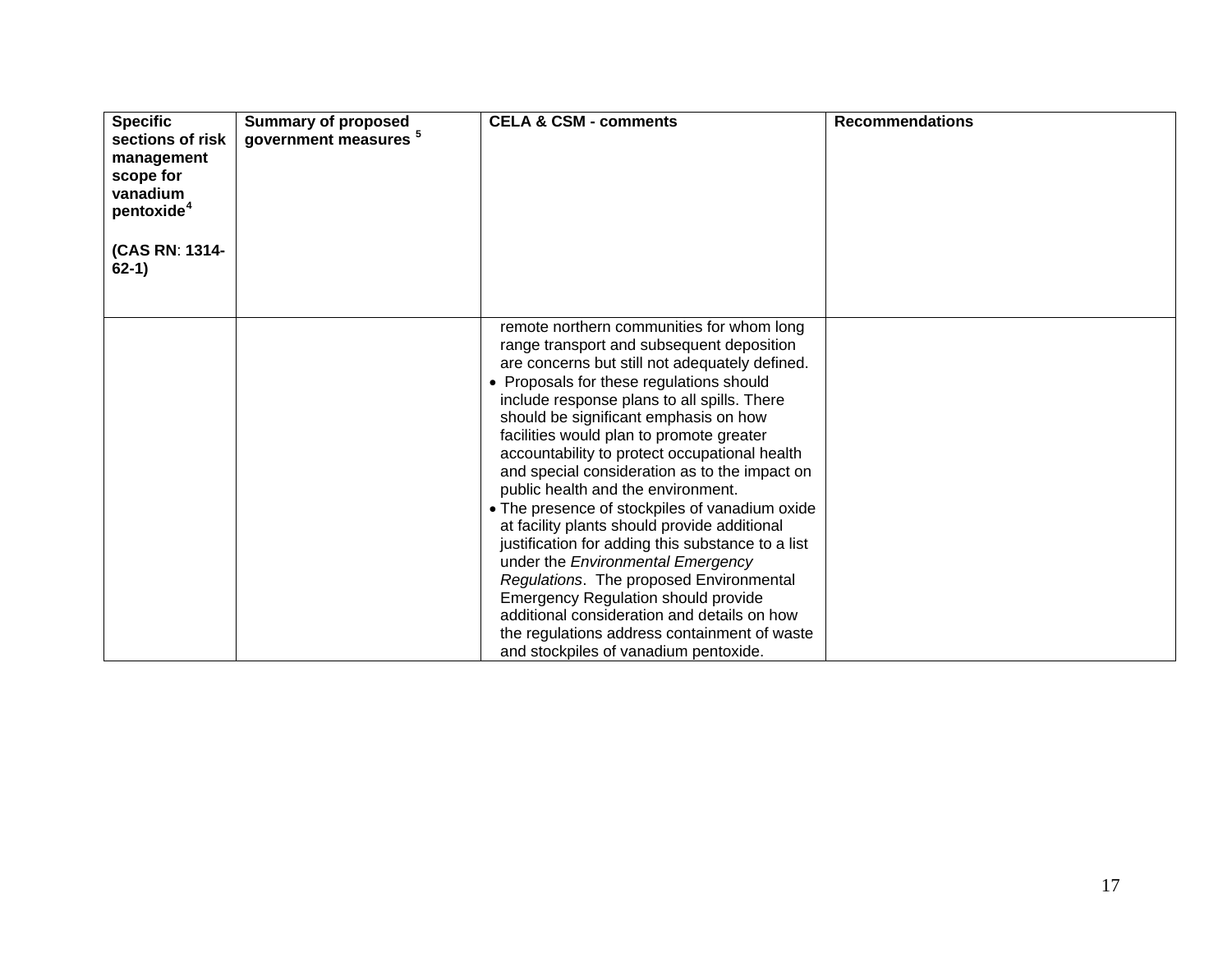## <span id="page-18-0"></span>**Other concerns**

### • **Usage of vanadium pentoxide**

The role of vanadium oxide in the manufacturing of pesticides has been inadequately dealt with in the final assessment. It is unknown if its role is as a catalyst or if the substance is present as a residue from the manufacturing process. The amount used by this industry is significant - 3[8](#page-18-0),300 kg annually (2006 figures).<sup>8</sup> Because of the toxicity of vanadium pentoxide, it is essential for the government to clarify the role of this substance in pesticide manufacturing and therefore determine the need for safe substitution or the phase out of this substance in pesticide applications. The government's risk management proposal fails to indicate how the *Pesticides Control Products Act* (PCPC) will address the finding of toxicity for this chemical. The assessment also fails to indicate if vanadium pentoxide is present in final products and report any possible impacts on human health and the environment.

Recommendation: Is vanadium pentoxide registered as an active ingredient? If so, we should urge the government to de-register the substance based on the toxicity information gathered under the screening assessment. Alternatively, the recommendation would be for the immediate re-evaluation of vanadium pentoxide under PCPA.

**Recommendation: We recommend additional measures be undertaken under the PCPA to prohibit the use of vanadium oxide as an active ingredient or as an inert ingredient in pesticide products.** 

### • **Long-range transport**

In the public response section,  $9$  it was stated that long-range transport potential was not quantified in the draft SAR, as this source is not expected to contribute significantly to the Predicted Environmental Concentrations that were used to quantify exposure. It is not clearly understood why this is so. This is not clearly understood and should have been clearly defined in the final assessment for vanadium pentoxide.

**Recommendation: The government should address the gap in the assessment report related to the discussion on long-range transport potential and determine the potential impacts on the northern communities and their ecosystems.** 

 $\overline{a}$ 8 Ibid.

<sup>&</sup>lt;sup>9</sup> Government of Canada. Chemicals Management Plan web site. Summary of Public Comments received on the Challenge substance Vanadium pentoxide (CAS 1314-62-1) Draft Screening Assessment Report for Batch 9. Accessed at http://www.ec.gc.ca/ese-ees/default.asp?lang=En&n=9DB8B088-1